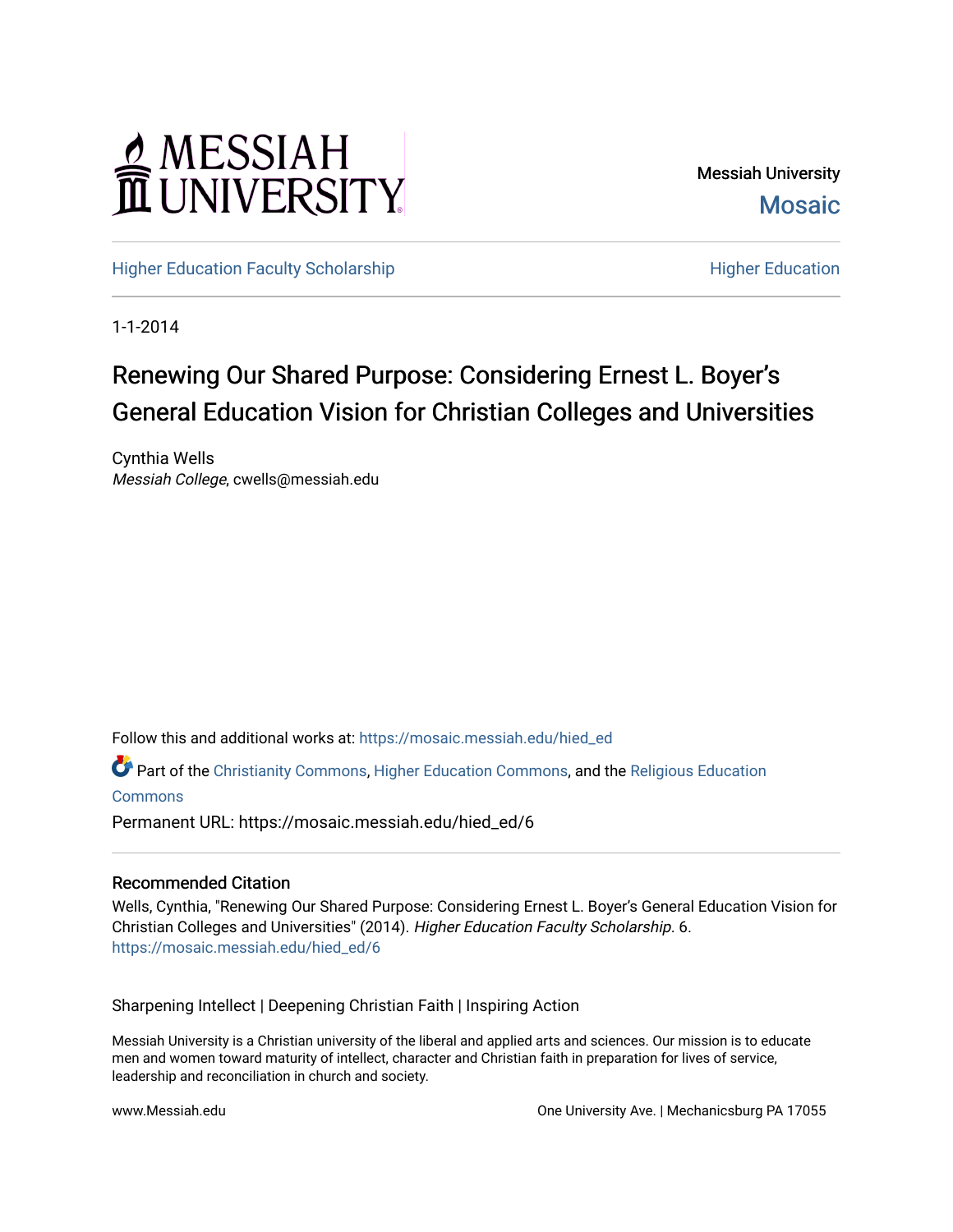## **Renewing Our Shared Purpose: Considering Ernest L. Boyer's General Education Vision for Christian Colleges and Universities**

This article considers the significance of Boyer's work on general education for Christian colleges and universities. After beginning with a synthesis and analysis of Boyer's vast body of work on general education, this article then identifies the challenges facing those concerned with renewing the general education program in Christian colleges and universities. This piece concludes by illustrating how Boyer's ideals for general education relate to the educational aims of Christian colleges and universities and also provides concrete examples of how Boyer's ideals are evident in Christian higher education today. This article argues that Boyer's vision for general education is fully consistent with and necessary to advancing the aims of the educational program in Christian colleges and universities because it infuses commitment to coherence of purpose, connection, integration, and application of learning.

In the midst of the transformative period of the last quarter of the 20th century, Ernest L. Boyer consistently argued that higher education must renew its commitment to general education. Boyer's passionate and sustained dedication to general education was fueled by values he considered to be essential to higher learning and societal wellbeing. He argued for coherence of purpose, by which he meant a clear connection among institutional mission, social context, and educational program. He also contended that higher education ultimately fell short of its purposes if students were not helped to understand human interconnectedness, integrate bodies of knowledge, and apply learning to life. These four intersecting ideals—coherence of purpose, connection, integration, and application—provide a narrative thread across Boyer's body of work, but are especially evident in any analysis of Boyer's lasting impact on general education. While Boyer intentionally framed his vision to apply across a wide array of institutional types, there is merit in considering these ideals within a particular category of institution. Moreover, although Boyer spoke into the broad higher education context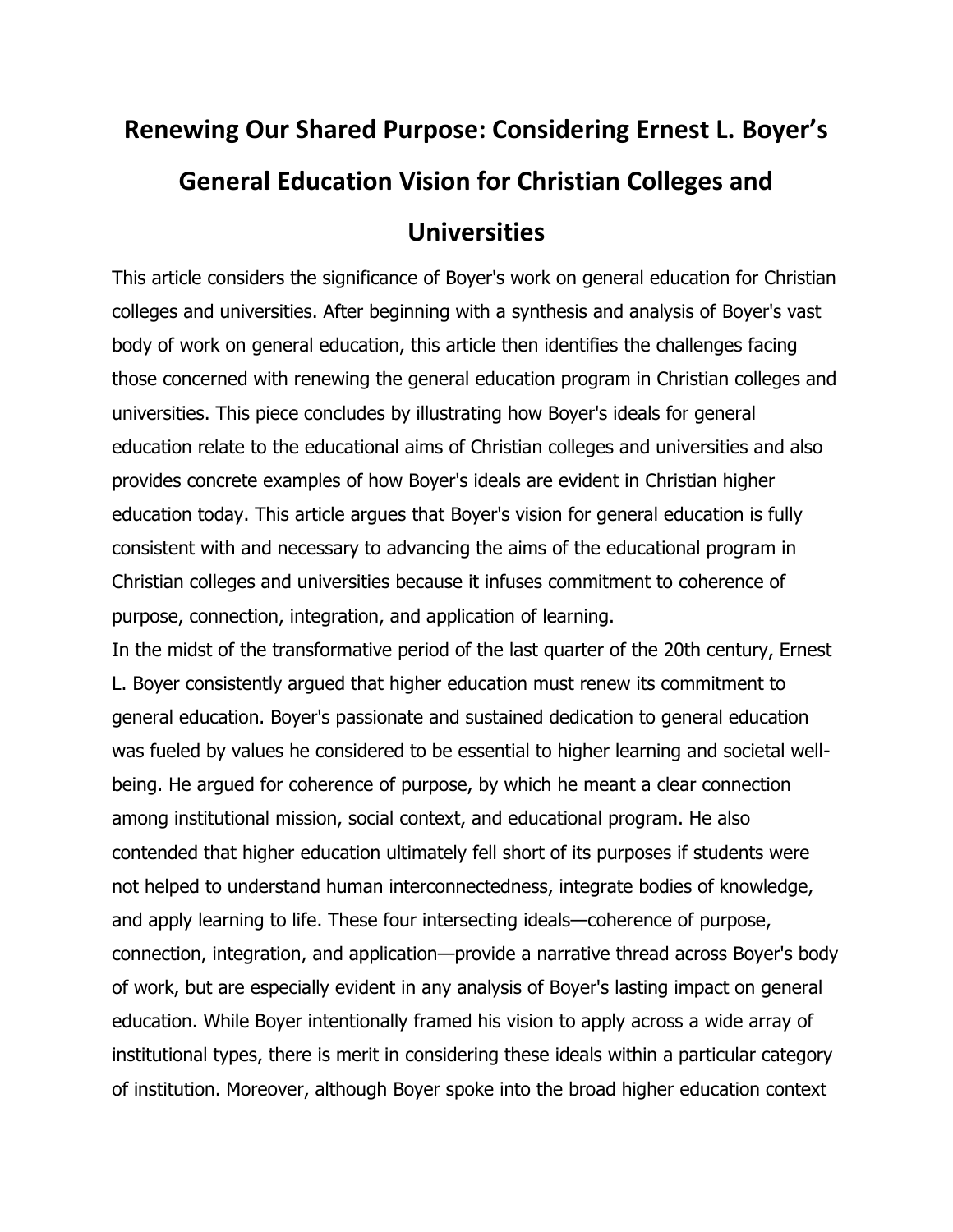in a manner that avoided religious particularity, his Christian faith commitments imbued his ideals. Given these undercurrents, there is merit in considering Boyer's vision for general education in Christian higher education specifically.

My argument in this article is that Boyer's vision for general education serves to further the distinct mission of Christian higher education in the current context. Toward that end, this article advances three tasks: (a) to synthesize and analyze and Boyer's vast body of work on general education; (b) to identify the challenges facing those concerned with renewing the educational program in Christian colleges and universities; and (c) to illustrate how Boyer's ideals for general education advance the aims of the educational program in Christian higher education.

#### BOYER'S PHILOSOPHY OF GENERAL EDUCATION

#### An Evolving Yet Continuous Vision

Boyer's particular approach to general education evolved over time, as is evident when one examines several of his seminal writings and speeches. At the same time, his appeal reflects a remarkable continuity. The ideals that infused Boyer's commitments to general education predated even his educational career. He spoke often of his most important mentor, his Grandpa Boyer, a minister who founded and led Taylor Street Mission in Dayton, Ohio, and reflected on how his grandfather taught him to view service as the central lens of life's meaning. Boyer's attention to general education was evident in his early years as a college administrator. For example, he implemented the innovative January term to advance interdisciplinary, campus-wide learning at Upland College. However, the fervor of his general education conviction, fueled by a sabbatical project in 1976, was most clearly evident throughout his service as president of the Carnegie Foundation for the Advancement of Teaching.

Boyer devoted a sabbatical from SUNY to reflecting on the state of the common curriculum (Boyer & Kaplan, [17]). In *Educating for Survival*, the textual fruit of that sabbatical, one sees the interconnecting ideals of service and meaning applied to the role of higher education in society and specifically to the role of general education in serving that larger vision. *Educating for Survival* extends a critical look at the curriculum in American higher education and lays out several assumptions that grounded Boyer's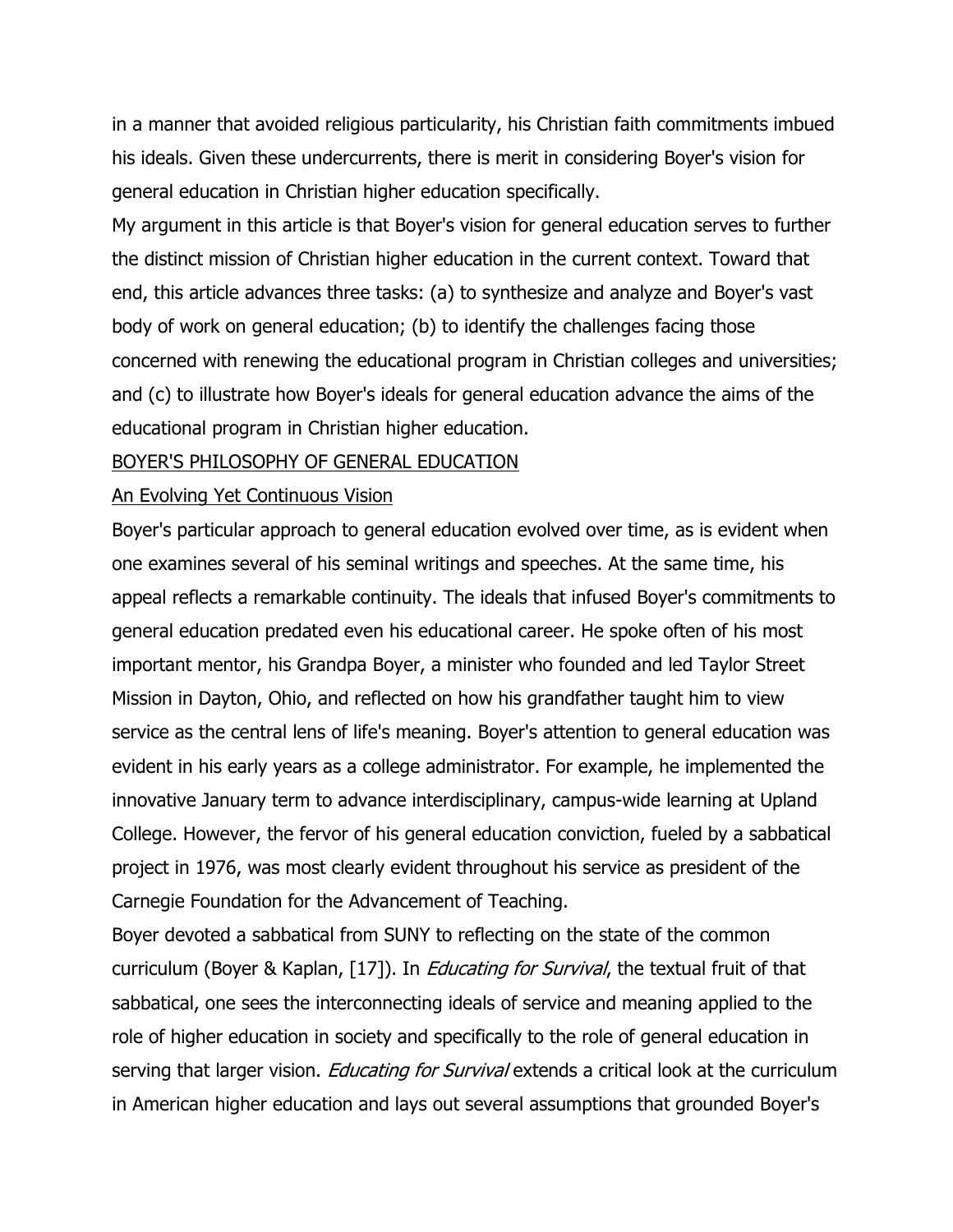longstanding emphasis on general education and its significance. Boyer and Kaplan ([17]) claimed that the college curriculum is a value-laden aspect of human culture, that individuals are unique and diverse but also share common experience, and that higher education's merits lie beyond the functions of socialization and occupational training. The text first examines the state of the core curriculum in American higher education, by which they meant the "coursework that undergraduates pursue in common" (Boyer & Kaplan, p. 10).

From that analysis, Boyer and Kaplan  $([5])$  argued for renewed attention to a "core of learning" as a means to "social survival" and to larger national goals (p. 54). Essentially, general education was grounded as an effort to maintain a sense of common human experience while affirming the "thousand varied roots" of America's citizens (Boyer & Kaplan, p. 54). Unbeknownst to Boyer at the time of this sabbatical and writing project, he would move directly from this sabbatical into service as the first U.S. Commissioner of Education. In this position, Boyer would essentially create the post and shape the agenda for President Carter's initiative to establish the Department of Education. Given this context, it is not surprising that general education was on Boyer's radar two years later when he was appointed to serve as president of the Carnegie Foundation for the Advancement of Teaching. As president-elect of the Carnegie Foundation, he delivered a speech at the Colloquium on the Teaching of Ethics and Values at New York University. This moment was opportune for reflecting on his experience influencing the national education agenda, not to mention for shaping his vision for service at the Carnegie Foundation. In this speech entitled The Common Core: A Search for Values, Boyer ( $\lceil 6 \rceil$ ) advocated for a common curriculum in higher education, by which he meant a "cluster of subjects and courses that an institution of higher learning insists be completed by all of its students" (p. 10). More important than the nomenclature of "core" or "common" curriculum was the underlying value placed on shared experience being embedded in the educational program and that the common experience distinctly reflect intentional connections between education and society.

Boyer's speech at the NYU Colloquium masterfully framed the history of American higher education to ground his argument for a coherence of purpose. He embedded his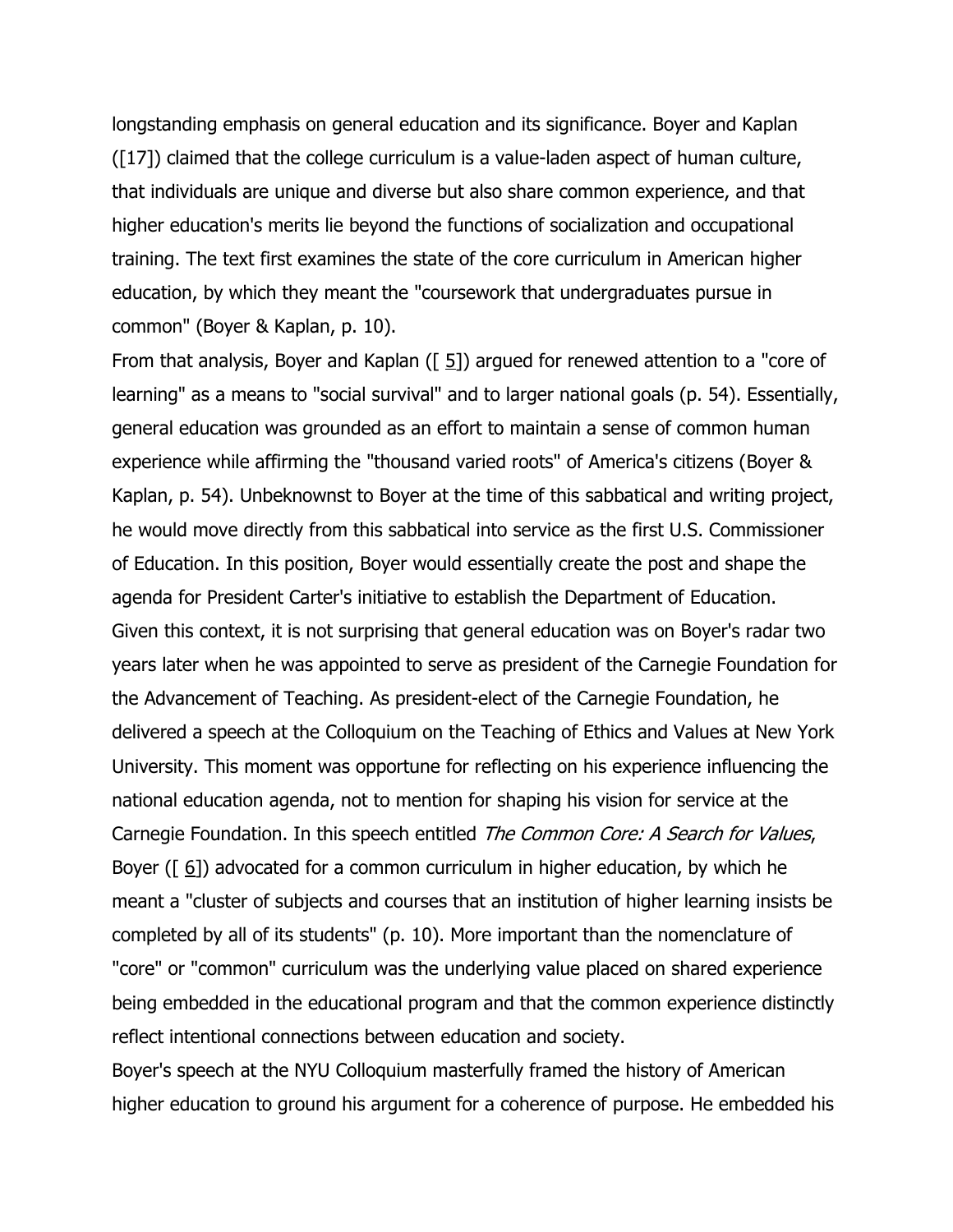case in the original purposes of American higher education, particularly in how the aims of higher education were connected to social context. He argued that the ideal of a common curriculum was not only displayed in the classical curriculum of the colonial college but also evident in the prominent curricular innovations over the subsequent 300 years. The classical curriculum, Boyer ( $[6]$ ) contended, reflected "a shared social structure, a communal view as to how all young minds should be trained, and a common belief in God" (p. 3). The "modest reforms," as Boyer phrased it, instituted between the Revolution and the Civil War reinforced this coherence; science, technology, and modern history were added to the curriculum because "society's selfimage had expanded, not fragmented" (p. 3). Finally, Boyer conceived even the movement toward "free electives" as rooted in the common ideal of "freedom of selfdetermination" and shared "right to be autonomous and unique" (p. 4). By examining the evolution of the American college within its sociohistorical context, Boyer drew out what he believed to be a sustained, guiding principle for higher education: a vision of coherence (Boyer,  $[6]$ ; Boyer,  $[10]$ ; Boyer & Kaplan,  $[17]$ ).

By "coherence of purpose," Boyer meant higher education should intentionally respond to the time, place, and circumstance in which it is embedded. Coherence of purpose, from Boyer's perspective, is absolutely crucial for undergraduate education and serves as the central lens for determining the quality of general education. An excellent general education program, according to Boyer, is grounded in a clear vision and commitment to coherence of purpose, one that intentionally reflects institutional mission and the social context of higher education.

Boyer repeatedly emphasized that higher education should help students understand their interconnectedness even as it affirmed their diversity and individuality. In an era of heightened tension between commonality and diversity, Boyer emphasized that humans share a history, a present circumstance, and a future world even among quite varied roots. While he argued that elite determinations of the "great books" or "great ideas" of the past should not determine what is significant, he was, at the same time, gravely concerned that the time period's heavy emphasis on growing pluralism in the curriculum might eclipse the idea that all are human.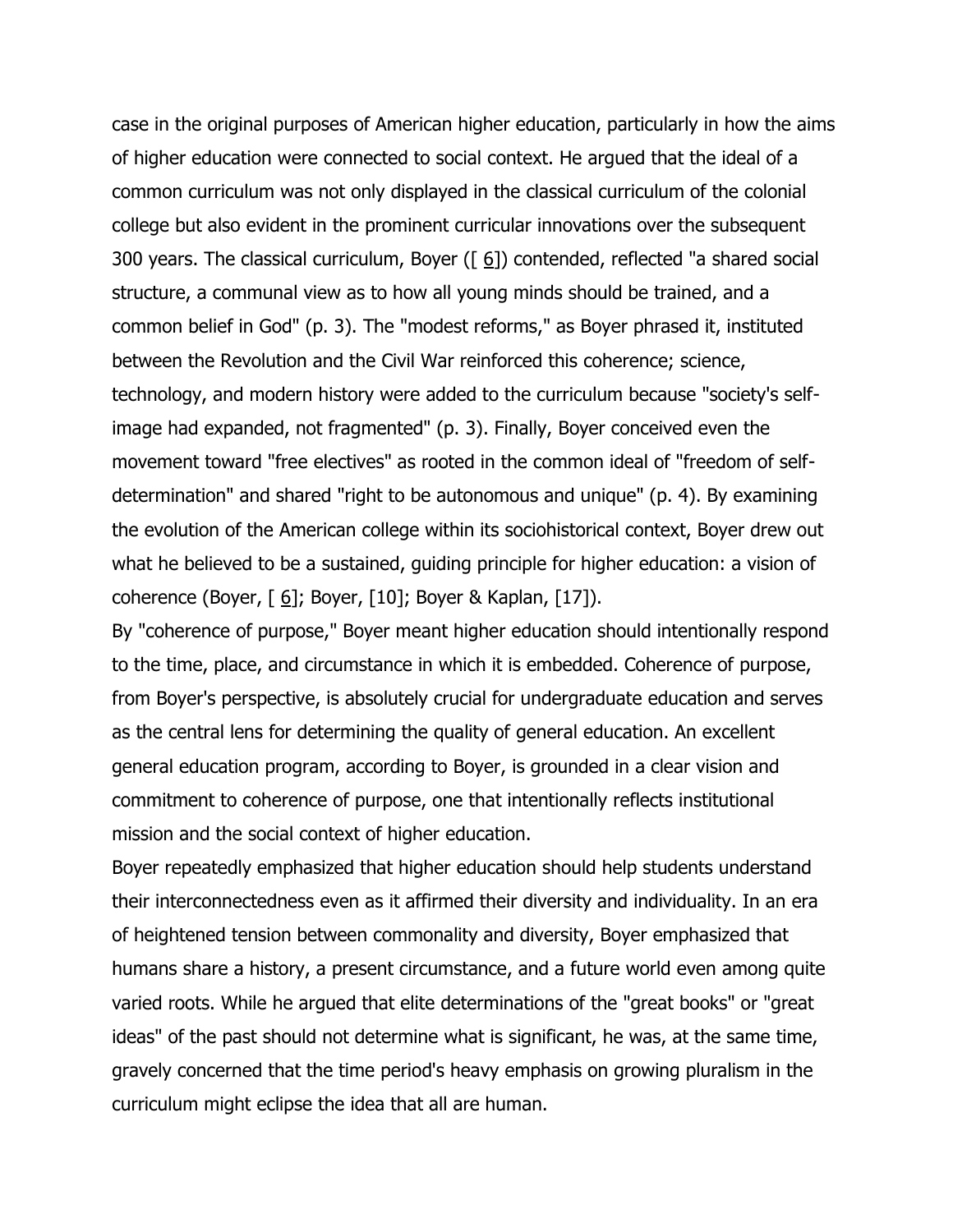What is notable in this vision for general education is its attentiveness to a common experience, despite a divisive sociocultural and political context in which some suggested that such an emphasis was obsolete while others emphasized that a particular Western history was the only legitimate curriculum. Boyer fully recognized that a common curriculum was an immense challenge but emphasized that "[o]nly a common core of study confronts the fact that isolation and integration are both essential, that social connection points are crucial for greater understanding and survival" (Boyer & Kaplan, [17], pp. 54–55).

Boyer straddled the debate between the Western canon and pluralism by managing to emphasize *both* the importance of common learning *and* the diverse traditions people were becoming more aware of at that time. The primary issue for Boyer was that the well-being of a global society depended upon recognizing our common humanity. Moreover, Boyer argued that the undergraduate curriculum should require students to not only identify the common human condition but also to explore its implications. Drawing attention to the curricular ideal to help students understand human interconnectedness, Boyer's earliest prescriptions for general education argued for attention to past, present, and future (Boyer,  $[5]$ ; Boyer,  $[6]$ ; Boyer & Kaplan,  $[17]$ ). Boyer ( $[6]$ ) maintained that a shared understanding of history, those key moments that "contributed consequentially to human gains and losses" (pp. 5–6), serves as a starting point for considering the shared challenges humans face in the present. We share the "challenges of a common present," Boyer ( $\lceil \frac{6}{5} \rceil$ , p. 6) reminded his listeners, and then outlined four aspects of that shared challenge.

First, humans must master language and recognize its consequences. For Boyer ( $\lceil 6 \rceil$ ), language—broadly understood to include all communications, including everyday conversation and the arts—was essential because it not only served as the "connecting tissue of our culture" but also because it provided the "tool for other learning" (p. 6). Second, given that all human beings are deeply affected by social institutions such as "schools, banks, towns, health plans," Boyer  $([6])$  contended that education must "clarify for students how these structures came to be and where they fit into the broader social context" (p. 6).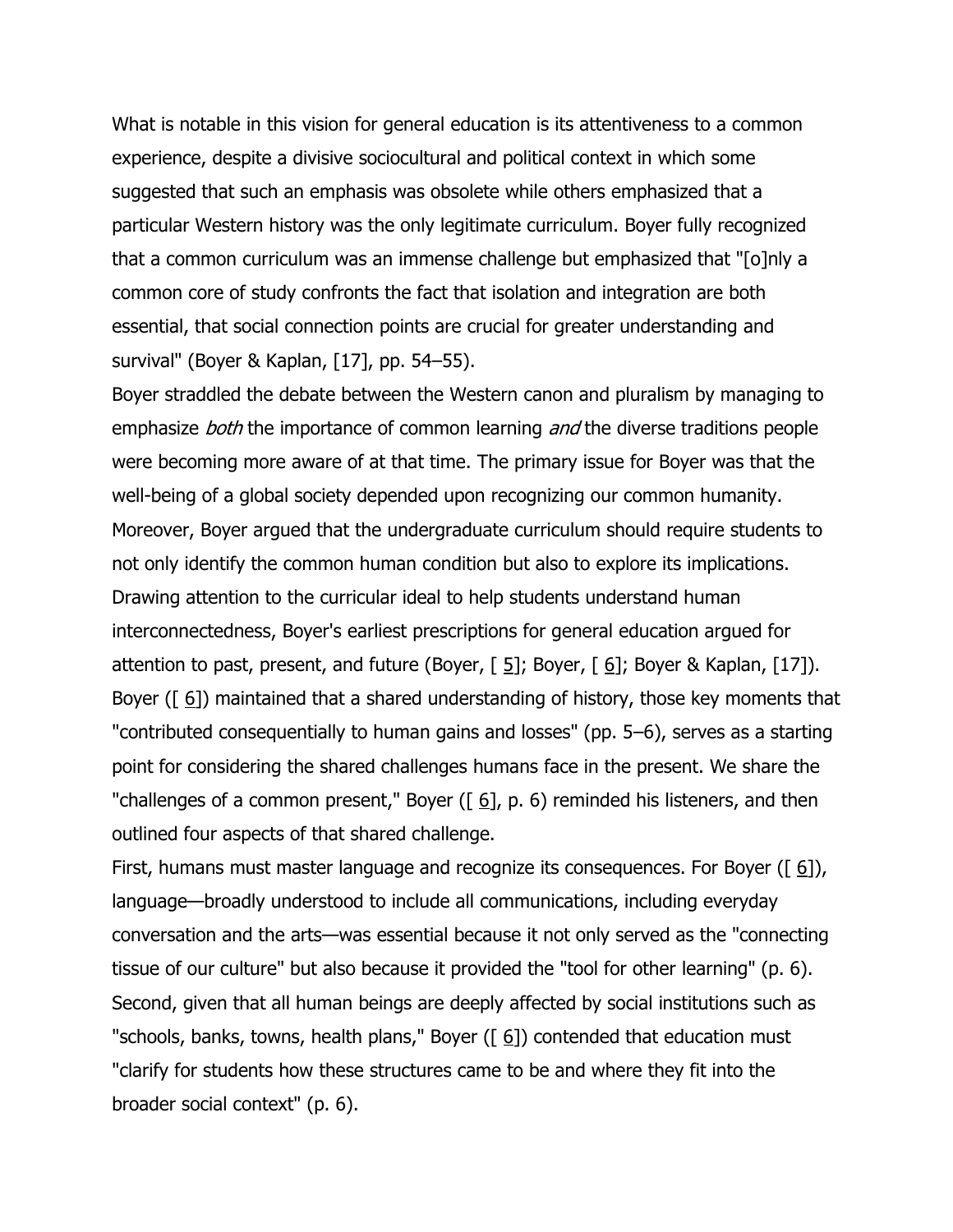Third, in order for undergraduates to understand themselves and their contemporary world, the full meaning of vocation must be grasped. Toward this end, Boyer  $(\lceil \frac{6}{2} \rceil)$ maintained that "colleges should be places where students come to understand that, for most of us, work is an expression of who we are and where we fit" (p. 8). Finally, Boyer ([ 6]) framed "alternatives for the future" as a shared challenge for the present. He suggested that "images of the future" be engaged so that undergraduates grow ever more attentive to the implications of "present choices," including policy decisions, for the future of society (p. 8). Boyer emphasized that a shared grasp of the human experience through time is crucial for helping students make ethical decisions in the present and for the future.

Boyer continued to fine-tune his own ideas and partnered with Arthur Levine, then Senior Fellow of the Carnegie Foundation, to author A Quest for Common Learning (Boyer & Levine, [18]). The resulting recommendation for a "common learning program" addressed six areas of study that provided the necessary components of any undergraduate educational program precisely because these six frames were central to humanity's shared experience (Boyer,  $[9]$ ; Boyer,  $[11]$ ). A brief description of each of these shared foci follows:

- Shared Use of Symbols. All students should "understand that our unique use of symbols separates human beings from all other forms of life" (Boyer, [11], p. 6). By symbols, he meant language, numerical proficiency, and nonverbal communication. He argued that these goals were ambitious but essential "if students are to survive in a world where symbols provide the glue that holds the community together." (p. 7)
- Shared Membership in Groups and Institutions. All students must "understand our shared membership in groups and institutions," including an examination of the "origins" of institutions and how they operate (Boyer, [11], p. 7). General education should "help students see that everyone shares membership in the 'common institutions' of our culture—those social structures that shape our lives, impose obligations, restrict choices, and provide services that we could not obtain in isolation." (p. 8)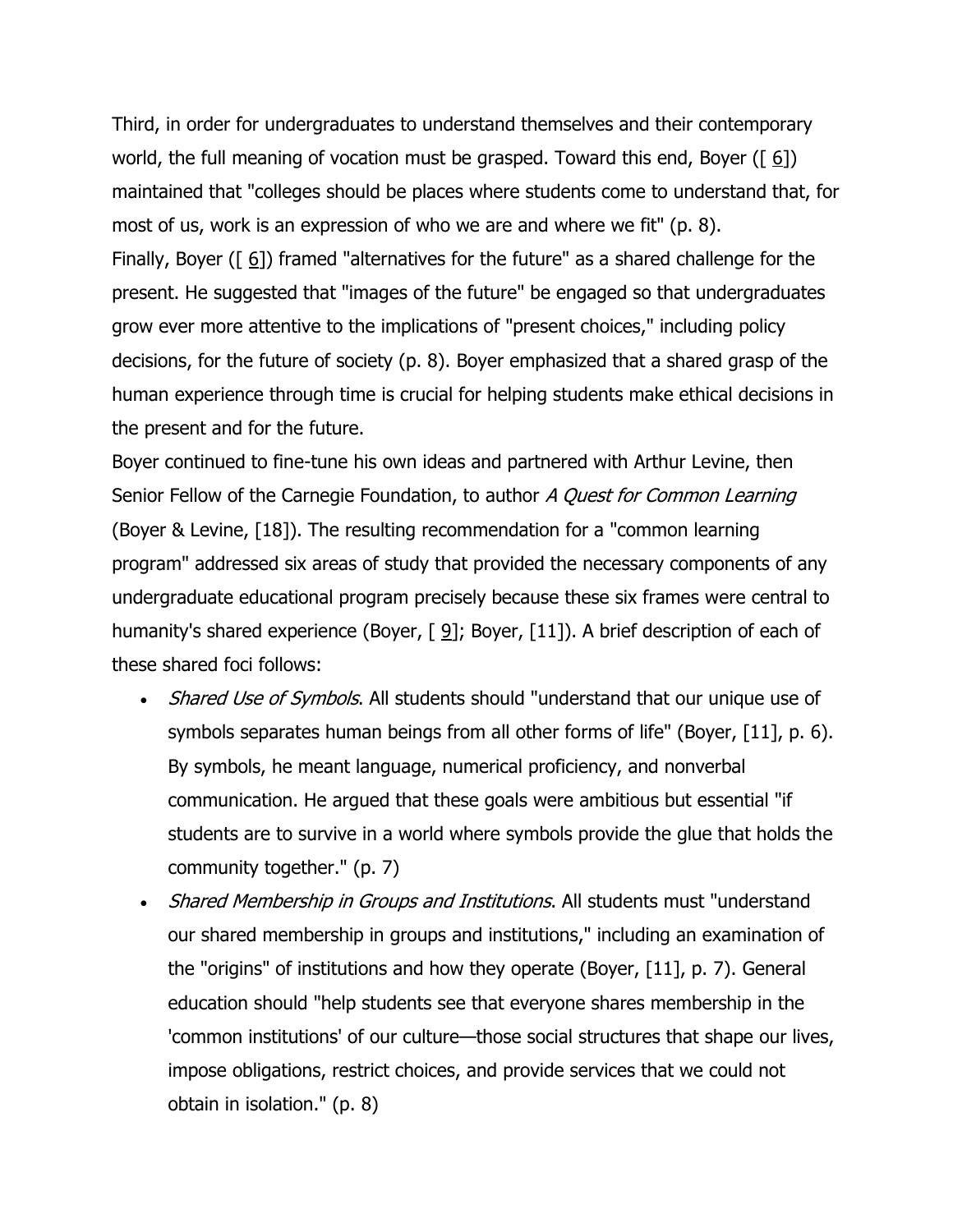- Shared Producing and Consuming. Students should "understand that everyone produces and consumes and that, through the process, we are dependent on each other" (Boyer [11], p. 8). General education should explore the "significance of work," including how work shapes individual lives and reflects a culture's social climate.
- Shared Relationship With Nature. Students must gain "understanding of the ordered, interdependent nature of the universe" (Boyer, [11], 9). Toward this end, Boyer pointed to the importance of science for its "great power" and "pervasive influence." (p. 9)
- *Shared Sense of Time*. Students should gain "an understanding of our shared heritage—past and future" (Boyer, [12], p. 12). General education should focus on the "seminal ideas and events that have decisively shaped the course of history" (p. 12). Boyer emphasized how the past serves to influence the world today, expands perspective on the present, and illuminates a vision of the future.
- Shared Values and Beliefs. All students should "examine shared values and beliefs," including societal values and how these standards are "socially enforced" (Boyer, [11], p. 10). Boyer ([12]) pointed to both individual and social values, arguing that "each student should be able to identify the premises inherent in his or her beliefs, learn how to make responsible decisions, and engage in a frank and searching discussion of the ethical and moral choices that confront us all." (p. 14)

This fundamental principle of education for human interconnection remained a key strand in Boyer's subsequent iteration of a framework for general education as an "integrated core," an ideal highlighted in several speeches during the 1980s and detailed in *College: The Undergraduate Experience in America* (1987a). Boyer outlined the notion of the integrated core as a "program of general education that introduces students not only to essential knowledge, but also to connections across the disciplines, and in the end, to the application of knowledge to life beyond the campus" (Boyer, [15], p. 15). In articulating this vision, Boyer translated broad philosophical ideals into an incisive but adaptable curricular vision that advances consequential learning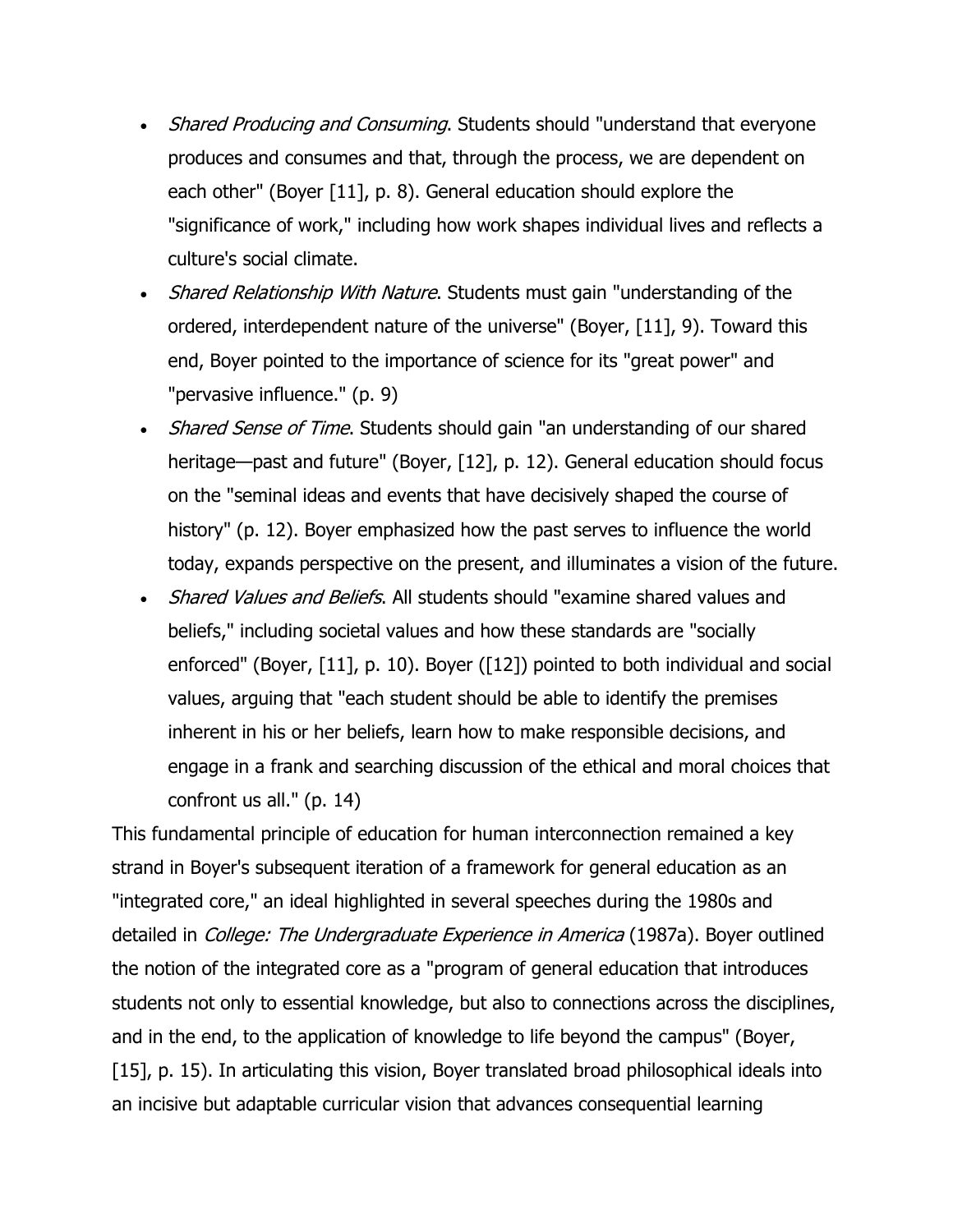outcomes. This approach outlined seven "areas of inquiry" that institutions should weave together in order to "enrich the lives of students, broaden their perspective, and relate learning to wider concerns" (p. 35). Briefly stated, these seven areas of inquiry and their rationale are as follows:

- Language: The Crucial Connection. Undergraduates should learn about the "power of language in the human experience," including developing proficiency in multiple languages and examining theories of the origins of language. (p. 19)
- Art: The Esthetic Dimension. Students need to understand the "unique ability of the arts to affirm and dignify our lives." (p. 20)
- Heritage: The Living Past. Students should learn about the people, events, and ideas that have "contributed consequentially to our own history and to other cultures." (p. 23)
- *Institutions: The Social Web*. Undergraduates should be acquainted with key institutions, including the family, the church, and judicial bodies, and their characteristics. He argued the integrated core should consider "what institutions have to do with us, how we are influenced by them, and how we can direct our institutions toward constructive ends." (p. 25)
- Nature: Ecology of the Planet. Undergraduate education should enable students to "explore the processes of nature, including its intricate underlying patterns and fundamental interrelatedness" (p. 28). Understanding nature also involves examining the connections between science and technology as well as considering the related "ethical and social issues" resulting from this connection. (p. 28)
- Work: The Value of Vocation. Students should explore the ethical dimensions of work, including "who works; what work is valued; how it is rewarded; how do people use their leisure time?" (p. 31). Boyer argued that everything we know about society points out that "work choices are exceedingly important in shaping the values and social relations of a time." (p. 31)
- *Identity: The Search for Meaning*. Undergraduates should wrestle with questions of identity, purpose, and community. Boyer argued the integrated core should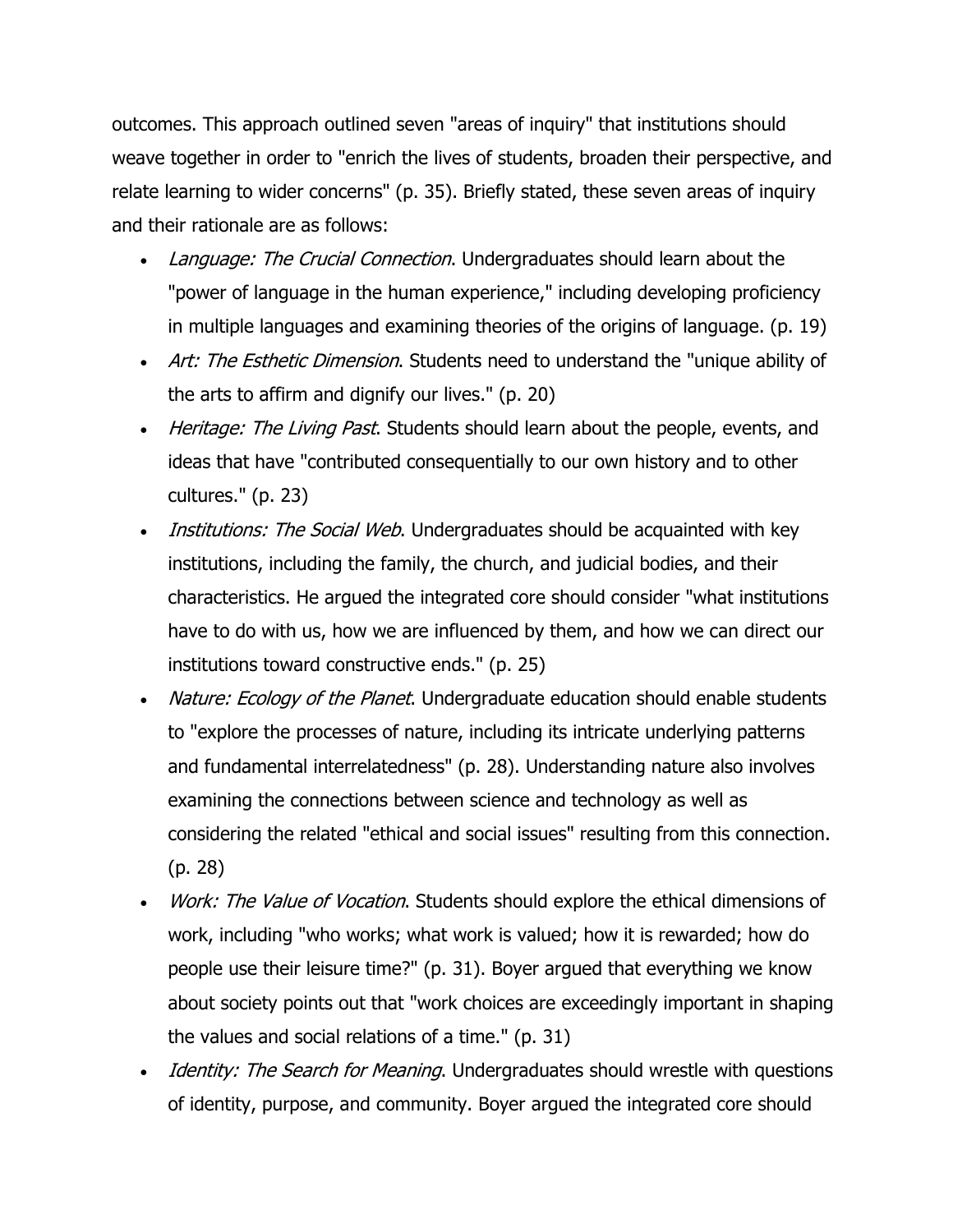consider significant questions such as: "Who am I? What is the purpose of life?

What are my obligations to others; what are theirs to me?" (p. 33) Boyer ([15]) emphasized the underlying values in each element of the integrated core and stressed that the "crucial step is to translate purpose into practice" by determining common themes cutting across the disciplines (p. 17). Boyer was careful to provide specific portrayals for implementing the integrated core while, at the same time, prudently emphasizing that this "academic framework for general education" was only one possible approach (p. 17).

While the language shifted ("core curriculum," "common curriculum," "common learning," "integrated core"), what remained constant in Boyer's vision for general education was its intentional, interconnected, interdisciplinary framework that sought to help undergraduates better understand themselves, their society, and the world. Notably, Boyer's vision of general education had particularly strong ethical dimensions. The point of examining the past, for example, was to better comprehend the present and how decisions affect the future. The aim of examining vocation was to consider the values that we have constructed around work and human worth in American culture. Boyer also embodied an inclusive view of the academic disciplines necessary to fulfilling the intensions of general education. Unlike many voices of the period who spoke only to the humanities disciplines as channels for advancing general education, Boyer emphasized the importance of mathematics and science. Finally, Boyer's vision for general education intentionally focused on a set of philosophical aspirations, stressing that the vision could be implemented in a variety of ways as long as the ideals themselves were realized.

#### SHARED IDEALS FOR GENERAL EDUCATION

#### Coherence of Purpose

Marty Kaplan (2012) reflected that Boyer's approach to education turned "first to the urgent social context, to the broader challenges and changes that were roiling society" (p. 3). Indeed, Boyer's body of work on general education is grounded in the central concern: "What are we trying to do? What are we educating FOR?" (Kaplan, [36], p. 3). Boyer beckoned educational leaders to consider the deeper questions of purpose,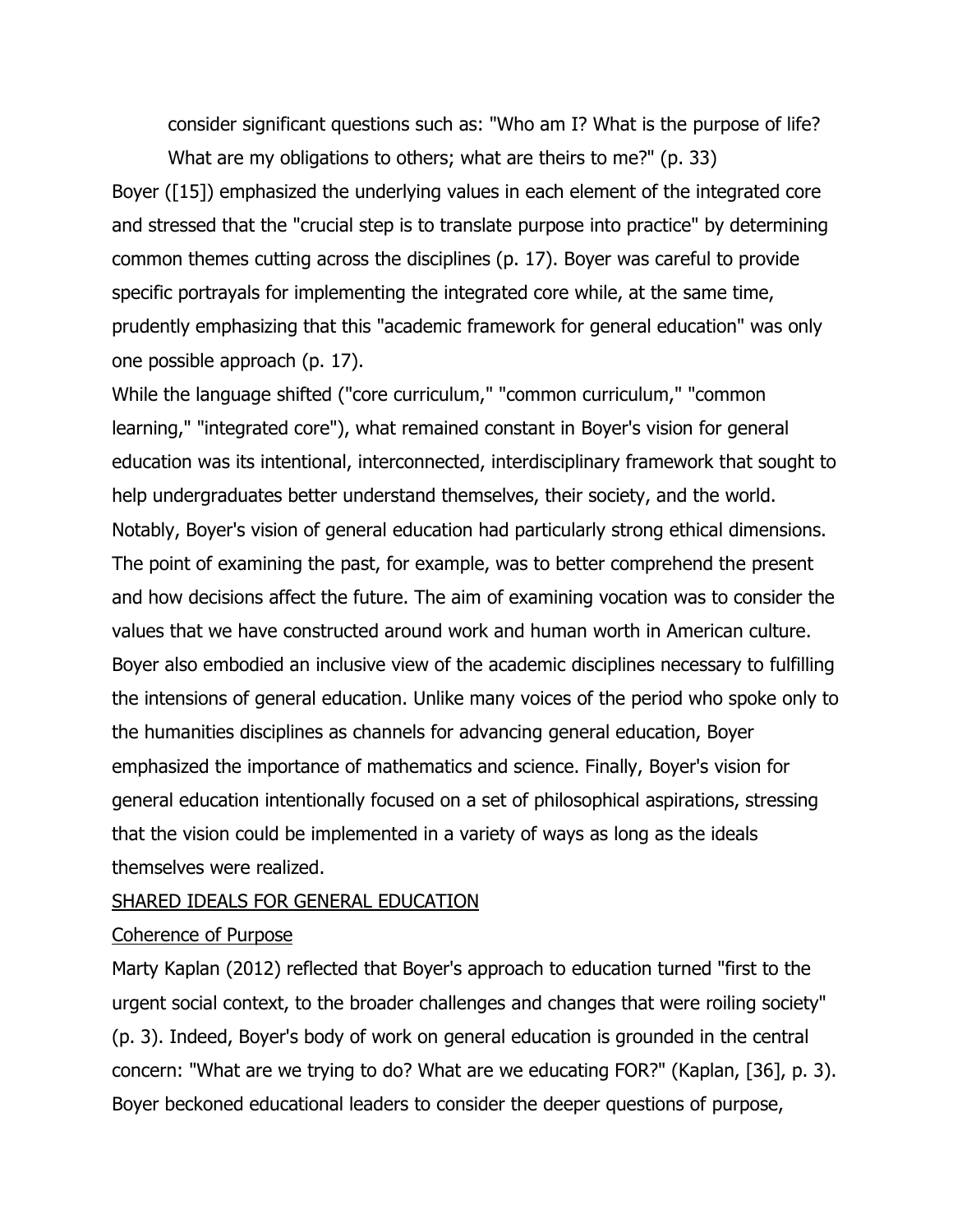including viewing their institutional missions within a larger social context. Coherence of purpose, for Boyer, meant clear connections among social context, institutional mission, and educational program.

Extending from this commitment to coherence of purpose, Boyer repeatedly emphasized that the aims of general education could be met in multiple ways. He advanced the idea that general education is a "program with a clear objective, one that can be achieved in a variety of ways. While great flexibility may exist in the process, it is the clarity of purpose that is crucial" (Boyer, [15], p. 39). Boyer did not argue that any particular curricular model was ideal for achieving general education outcomes; rather, he illustrated avenues for implementing the ideals of general education. At the same time, he prudently underscored that the frameworks he presented were simply exemplars intended to inspire and inform many possible models. His philosophical approach to fulfilling the purposes of general education lent itself to broad applicability across a wide array of institutional contexts and sociocultural circumstances. The pillars of his philosophical approach can be distilled into three concepts: connection, integration, and application.

#### **Connection**

Boyer's general education vision emphasized connection, which, in turn, was grounded in the shared human experience. He posited that general education signified the learning that should be shared because it was grounded in our common experience of being human (Boyer, [14]). Boyer essentially meant students should grasp their connection to all people, including those whose lives are characterized by profoundly different circumstances. For example, a Carnegie research survey in the mid-1980s identified that one third of college students indicated they "had nothing in common with people in undeveloped countries" (Boyer, [14], p. 7). Boyer ([14]) argued that higher education must contest the perspective we have "nothing in common with other human beings no matter how impoverished they may be" (p. 7).

Amid divisive arguments in the 1980s regarding higher education, largely polarized between those who advocated for greater plurality (Hall & Kevles, [30]) and others who staunchly supported a Western canon (Bloom,  $\lceil 3 \rceil$ ), Boyer argued for a deeper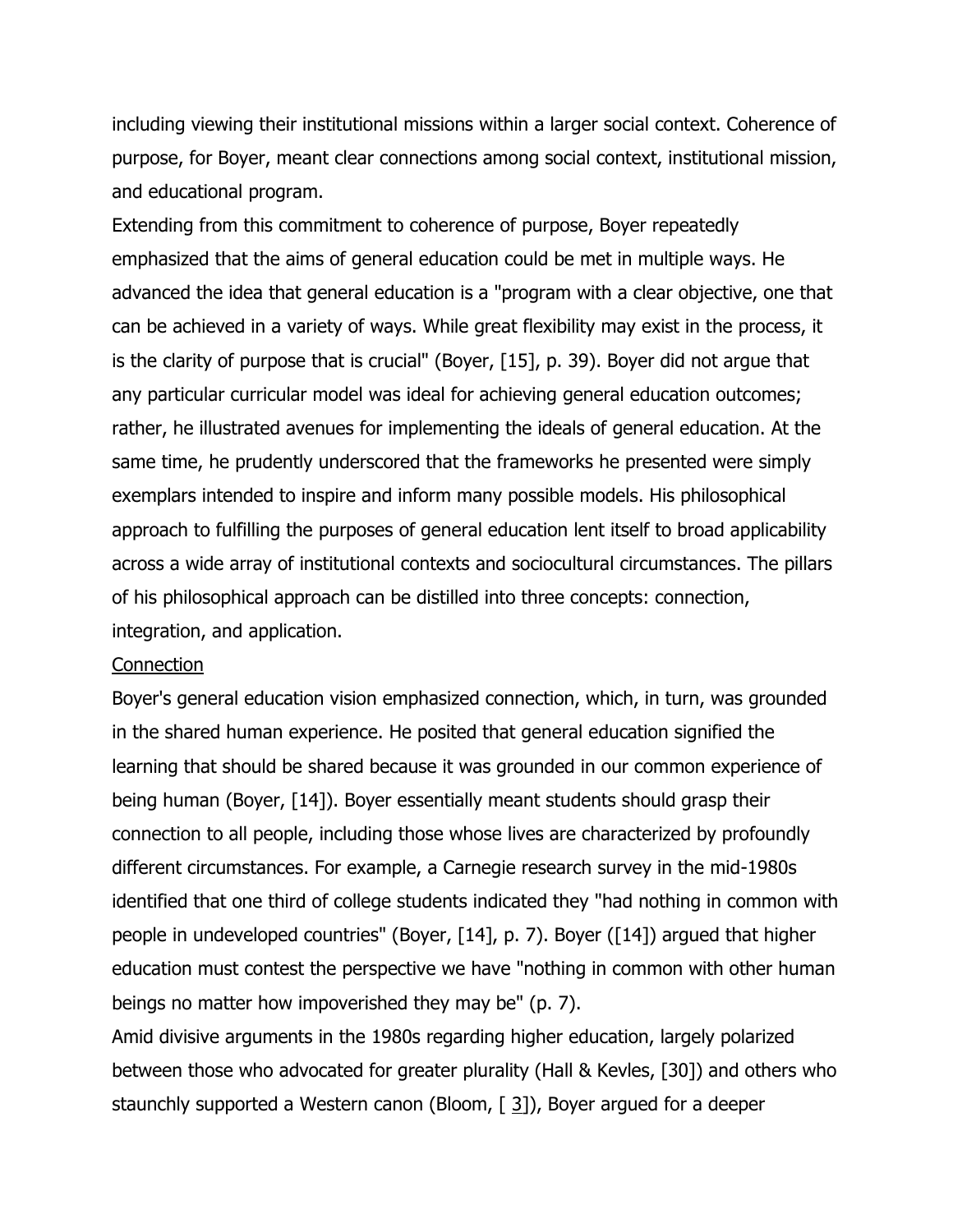attentiveness to shared humanity that undergirds both diversity and commonality. He affirmed diversity and its presence in the educational program but suggested diversity is insufficient without a shared understanding of being human. Boyer's ([12]) essential vision for general education was that it should help undergraduates understand that they are "not only autonomous individuals" but also "members of a larger community to which they are accountable—and irrevocably connected" (p. 6).

#### **Integrative**

Boyer's vision for general education also emphasized integration, understood in multiple ways. Boyer argued that realizing the potential of general education depends upon shared content, essential skills, and a wide range of academic disciplines. Shared content was central to Boyer's vision for the educational program, as he advocated for a curriculum that addresses historical moments and contemporary challenges that are selected intentionally and considered in an interdisciplinary fashion. From Boyer's perspective, both particular disciplinary content and methodology play an essential role in general education. He viewed science as being crucial in the general education curriculum not only for its basic concepts, theories, and relationships but also for its "methodology," including the "trial and error" of discovery as well as the refinement of theory through "observation and testing" (Boyer, [11], p. 9).

In addition, Boyer considered the mastery of certain skills—reading with understanding, writing with clarity, listening and speaking effectively, proficiency with numbers—to be so crucial that in their absence the "goals of general education will be fatally undermined" (Boyer,  $[11]$ , p. 6). Effective general education is  $all$  of these elements rather than any particular one. Pointedly, Boyer's vision suggests that none of these is an end in and of itself, but rather, all serve as means to a larger end. Boyer's general education vision sought to help students navigate and make sense of the intersections between disciplines and to enrich the major. He thus adamantly contended that general education must serve an integrative function across the undergraduate experience:

[T]he general education sequence, regardless of its structure, is not something to "get out of the way." Rather, it should. . . extend vertically, from the freshman to the senior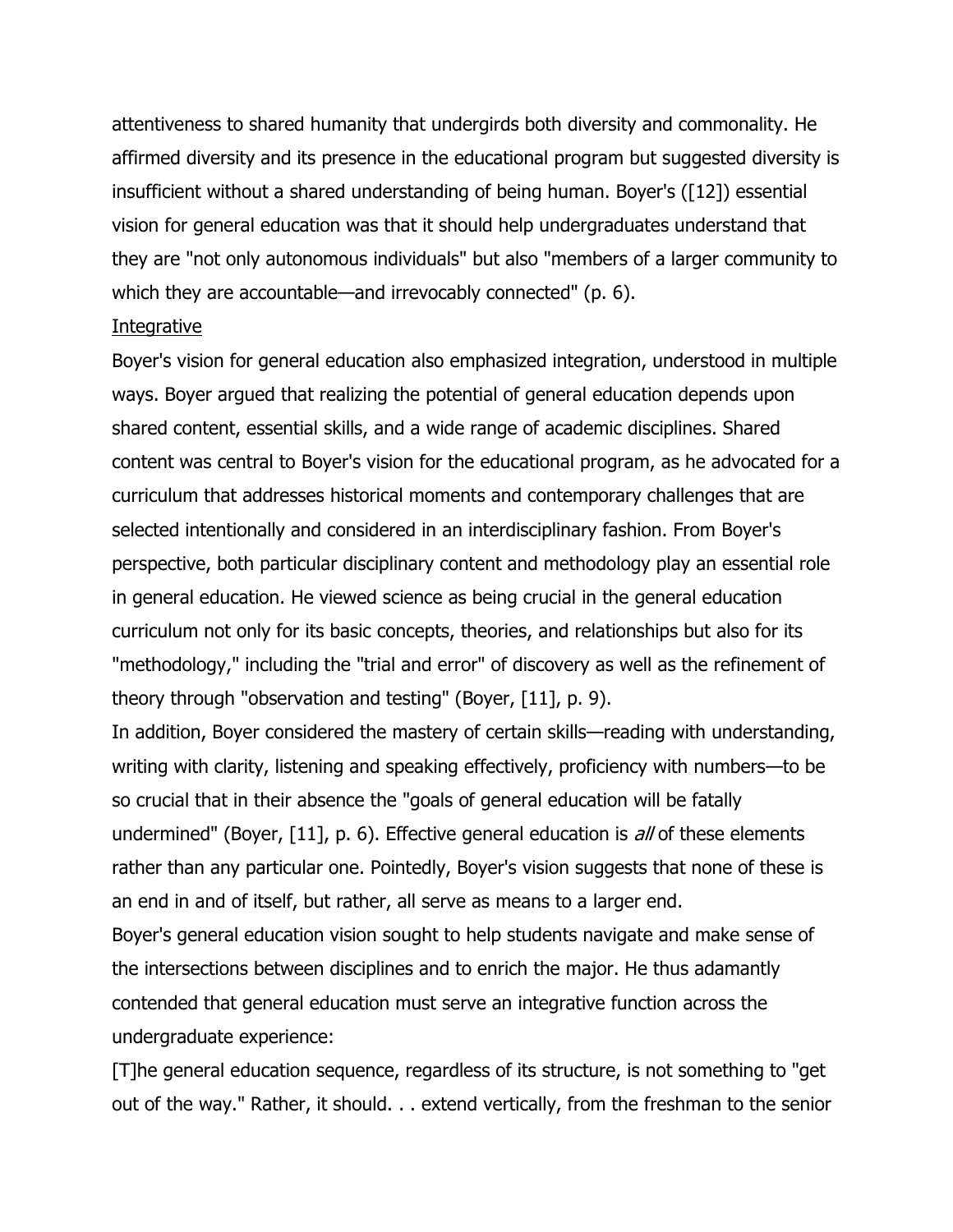years. And the integration of knowledge should also touch the major, as students move from depth to breadth and bring questions of value and meaning to their field of study. (Boyer, [15], pp. 39–40)

Boyer was a staunch advocate for integration, arguing that in a "complex, interdependent world, we simply cannot afford to graduate students who fail to place their knowledge and lives in perspective" (Boyer, [15], p. 15). He contended that the "central question is not whether the curriculum selected is old or new, disciplinary or thematic—but whether students are helped to see integration across the disciplines and discover the shared relationship common to all people" (p. 36). Above the uproar endorsing particular and conflicting models of general education, Boyer raised central concerns that, he believed, should be addressed across curricular designs. Boyer also stressed integration as part of the students' ability to make sense out of their own lives, including but not limited to career. Finding a generative middle between arguments—that higher education serves either an instrumental purpose of advancing a career, on the one hand, or a purely intrinsic intent associated with a liberal arts education, on the other—Boyer (1980) urged that higher education should combine inspiration and utility. In this blend, he said, educational leaders will "simply begin to rediscover the true meaning of liberal education" (pp. 6–8). He insisted that the integrative aim of higher learning ensures that students relate the content of one course to another in order to "gain a more integrated view of knowledge and a more authentic view of life" (p. 17). Boyer's vision for integration underscored not only the content of undergraduate learning but also the process by which a coherent general education program would be achieved.

Consistent with his argument that elements of the general education program work toward a shared purpose, Boyer's vision for general education included the educational program beyond the curriculum. He suggested campus-wide programs and cocurricular initiatives such as convocations, residence hall seminars, and week-long colloquia. He suggested campus-wide attention to particular themes or concerns, viewing it as crucial that "all colleges set aside special days throughout the year when the campus, as a community, would bring faculty and students together from the separate departments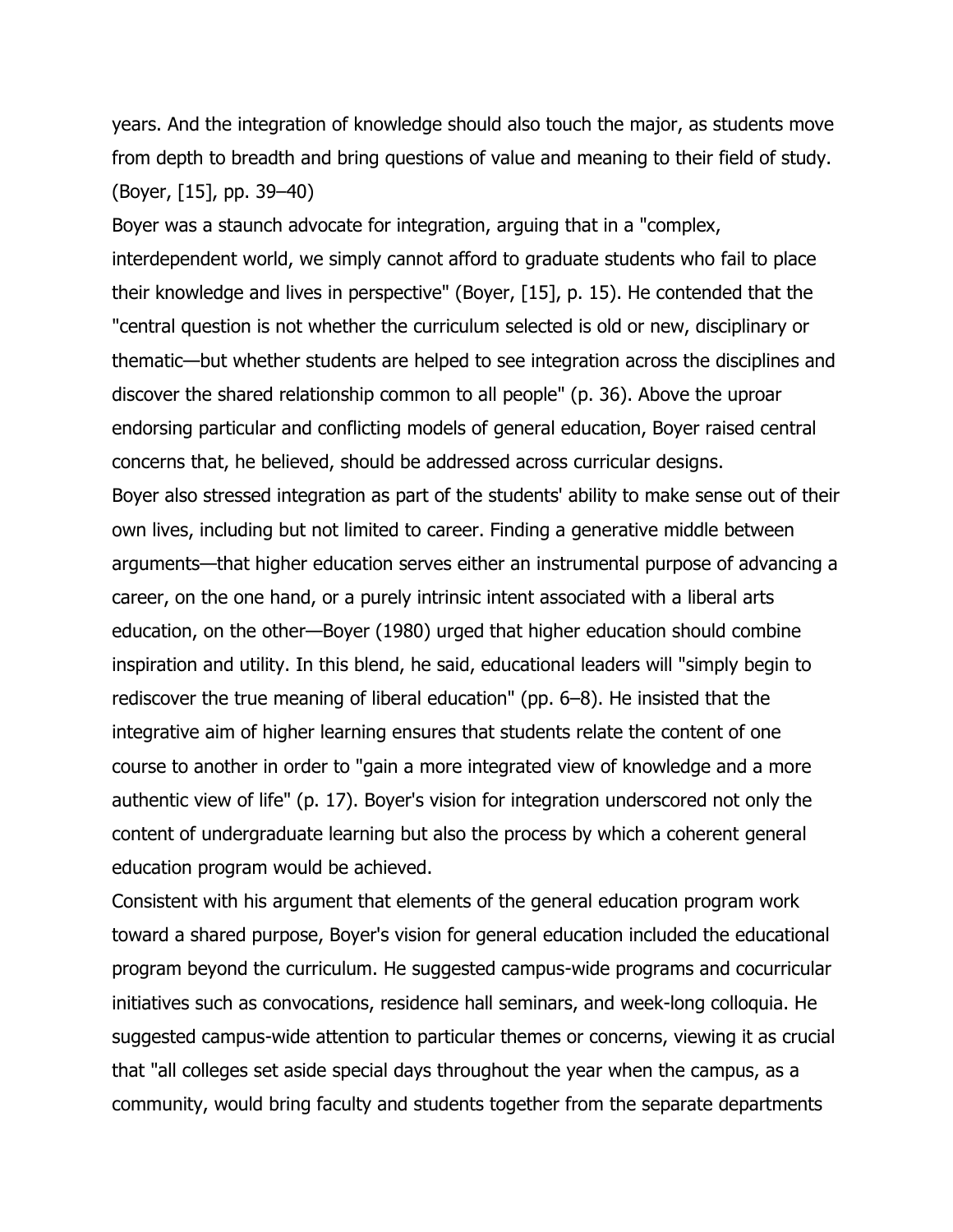to focus on topics related to the goals of common learning" (Boyer, [15], p. 37). The aims of general education were not limited to the curriculum but extended to institutional ethos.

#### Application

Finally, Boyer emphasized that colleges and universities must be places in which service to others is encouraged and where learning finds its fullest expression in how we live. He argued the "campus must be a staging ground, not a monastic point of retreat from the realities of this world" (1987b, p. 8). Boyer often referenced Vachel Lindsay to evoke the consequential reality of this ideal of application, saying that the tragedy of life is to "die with commitments undefined, with convictions undeclared, and with service unfulfilled" (1987, p. 14). Boyer's vision for general education found its deepest fulfillment by helping undergraduates define their commitments, declare their convictions, and fulfill their obligations through service to others.

As Boyer emphasized repeatedly, his barometer for a valid general education program was a framework built on a series of ideals. In contrast to prescribing any particular curricular model, Boyer aimed to shape a general education vision broadly applicable to a diverse array of institutional types, from independent colleges to public universities, those with a religious affiliation and those without (Boyer,  $[8]$ ; Boyer,  $[9]$ ). Recognizing that no institutional type has a particular claim on Boyer's influence, it is nonetheless educative to examine the applicability and influence of his general education vision in specific subsets of higher education. This article now turns to the challenges facing Christian higher education today in order to set the context for considering Boyer's influence on general education in Christian colleges and universities. DISTINCT CHALLENGES FOR THE EDUCATIONAL PROGRAM IN CHRISTIAN HIGHER EDUCATION

General education faces very real trials in the current higher education context, and these challenges have particular significance for Christian colleges and universities. The meaning of general education is a fundamental point of confusion. A lack of clarity across higher education regarding the significance of general education contributes to its vulnerability in a cultural context where an education's worth is weighted heavily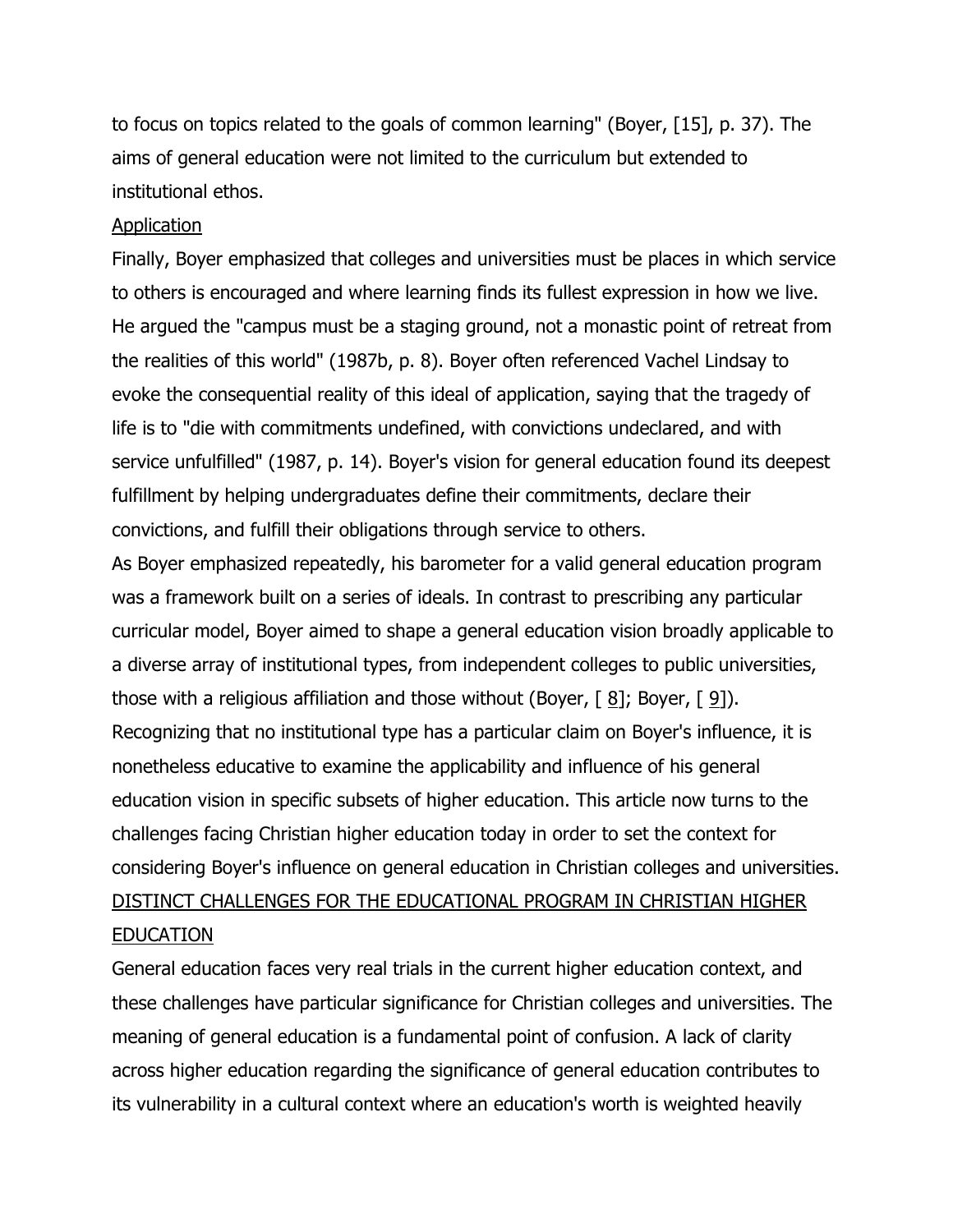upon economic utility and individual advancement. This context fuels the development of new and market-driven specializations that, without careful attention, further fragment an already divided academy. In a context overemphasizing personal economic benefit and occupational outcomes of a college education, attentiveness to life's meaning is a casualty. The Christian university is not exempt from this social context. Moreover, a distinctive task of the Christian university is to instill a sense of life's purpose in undergraduate students (Holmes, [32]; Mannoia, [43]). Attending to the general education program in the Christian college requires first that we wrestle with the lack of clarity surrounding general education. Understanding this dilemma more fully serves as a necessary precursor to considering the cultural assumptions that pose a threat to general education in our current social and educational context. Ambiguity of General Education's Purpose

A recent flurry of critique of higher education reveals an astonishing ambiguity as to why or whether general education matters (DeMillo, [21]; Hacker & Dreifus, [29]; Keeling & Hersh, [37]; Keller, [38]; Kronman, [39]; Levine, [41]; Lewis, [42]; Menand, [44]; Taylor, [56]). This confusion stems from a long history in which countless aims have been ascribed to general education. The phrase "general education" has historically evoked a myriad of meanings and ideals: "a common stock of fundamental ideas" (Hutchins, [33], p. 59); "that part of a student's whole education which looks first of all to the whole of his life as a responsible human being and citizen" (Harvard University, 1945, p. 51); and even an "antidote to barbarism" (J. Ortega y Gasset, cited in Levine, [40], p. 4). Menand ([44]) points out that every one of these goals continues to "cling to the concept of general education today" (p. 31). The wide and often conflicting range of ideals regarding what it means to be "generally educated" in present-day commentary is rooted in this puzzling context.

The vital function of general education is a contested debate, but even more disconcerting than the varying ideals is the observation that, by every gauge, general education falls short. Some critics argue that general education is about introducing "basic subjects." From this vantage point, the American Council of Trustees and Alumni recently voiced a stinging critique, giving three out of five institutions a "C" grade or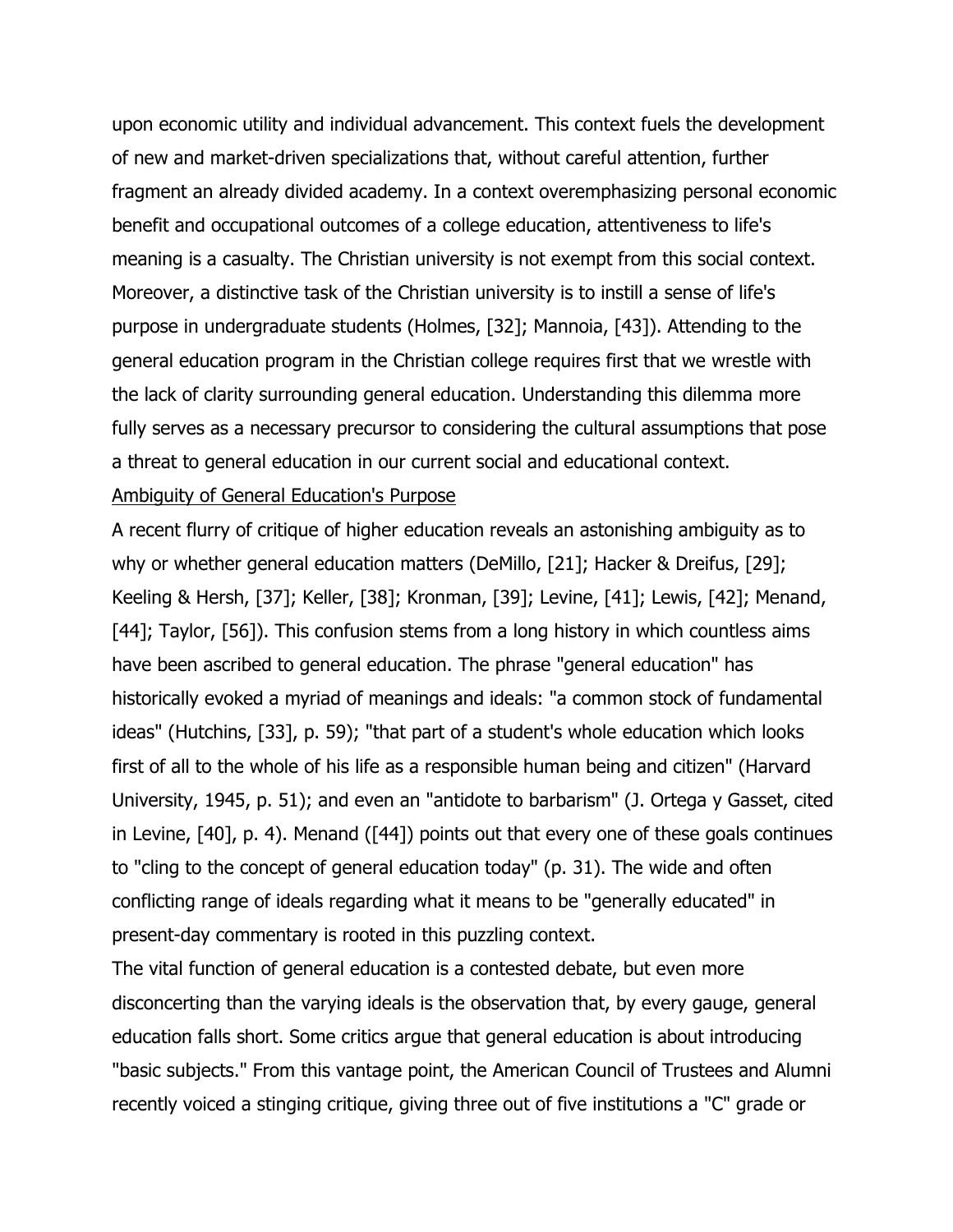worse in general education for not requiring such basic subjects as literature, mathematics, U.S. history, and foreign language (ACTA,  $[1]$ ). Another critical lens focuses on general education as providing "fundamental skills." Arum and Roksa ( $\lceil 2 \rceil$ ) brought widespread attention to general education by bemoaning particular skill deficits among college graduates in "critical thinking, complex reasoning and written communication" (p. 121). Yet another meaning of general education is that of "essential texts." Lewis ([42]) complains that undergraduates are not gaining a "common knowledge" which informs a "particular point of view from which they will have all seen the products of civilization" (p. 61). Multiple critiques using the same phrase of "general education" but reflecting such vastly different meanings ensures that we often talk past each other. These multiple meanings become particularly problematic when general education is often considered the antithesis of what is perceived to be of greatest value in higher education by our culture today: preparation for gainful employment. Economic Utility

The perspective that is front and center in the contemporary conversation regarding the value of a college education is that of economic benefit. While the financial pressures facing colleges are significant, an underlying challenge to the Christian college is that the cultural conversation on the value of higher education in our current context has grown myopic in its focus on economic outcomes. Selingo ([54]) notes that in "trying to place a value on a college education we focus almost exclusively on the cost versus benefit to the individual" (p. 169). Similarly, Donoghue ([23]) complains that the university is "constantly judged by a standard in which usefulness, defined strictly in economic terms, stands as the ideal" (p. xiii). Kronman ([39]) laments the displacement of the "question of what is living for" and argues that colleges and universities have fallen short on their responsibility to equip students for a "challenge larger than that of succeeding in a career" (p. 6).

This focus on economic utility has marginalized attention to life's meaning in the conversation about the value of higher education. As Eaton ([24]) argues in discussing the Christian college in the current social context, it is as if the purpose of the university has been limited to providing persons with the "skills. . . to operate at the highest levels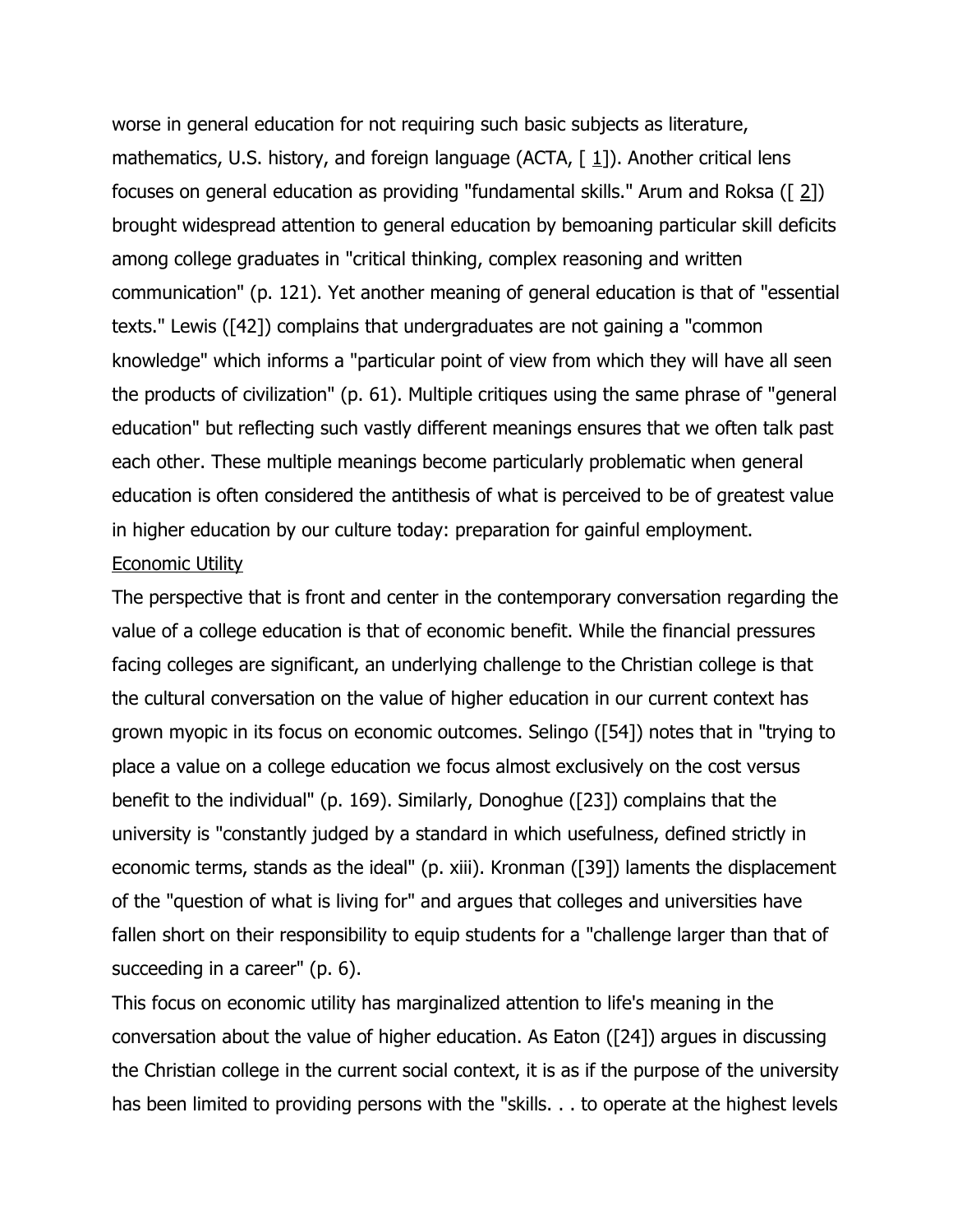of our society," but not to provide a "map of meaning by which [students] might effectively use those competencies" (p. 50). The Christian college, in attending to concerns of life's purpose as a central element of educational mission, is swimming upstream.

Fulfilling its ideal to educate for purpose in an era where preparation for a lucrative career has eclipsed the pursuit of meaning poses a genuine and distinct challenge for the Christian college. The vast majority of students place a higher premium on employment outcomes of a college education than on general education. In fact, the percentage of incoming first-year students citing "to be able to get a better job" as a very important reason for attending college recently reached an all-time high of 87.9% (Pryor et al., [50], p. 4). Getting a better job far surpasses the portion of incoming students (72.8%) who indicate a desire "to gain a general education and appreciation of ideas" to be a very important reason for attending college (Pryor et al., [50], p. 4). This myopia is not limited to students. A recent poll suggested that gaining "skills and knowledge for a career" far outweighed gaining a "well-rounded general education" in not only the general population but also among college leaders (Ripley, [51], p. 40). Attending to general education is difficult amidst an educational and cultural ethos simply less interested and invested in general education.

#### Fragmentation

The current emphasis on economic indicators intersects with a longstanding trajectory toward greater specialization in higher education. This merger presents a particular challenge for the advancement of integrated, holistic learning. The danger is not specialization per se but rather that unmediated specialization leads to fragmentation. Specialization as a dominant "centrifugal force" pushes knowledge into detached and distant categories (Delbanco, [20], p. 92). Levine ([41]) suggests that the current academic culture both favors and furthers specialization, and pointedly argues it "led to certain deficits, including the cultivation of increasingly specialized, mutually unintelligible languages," which "undermined the ability of educated citizens to live in a common symbolic universe" (p. 27). Similarly, Taylor ([56]) is troubled that "the explosion of information and unprecedented expansion of knowledge" led to more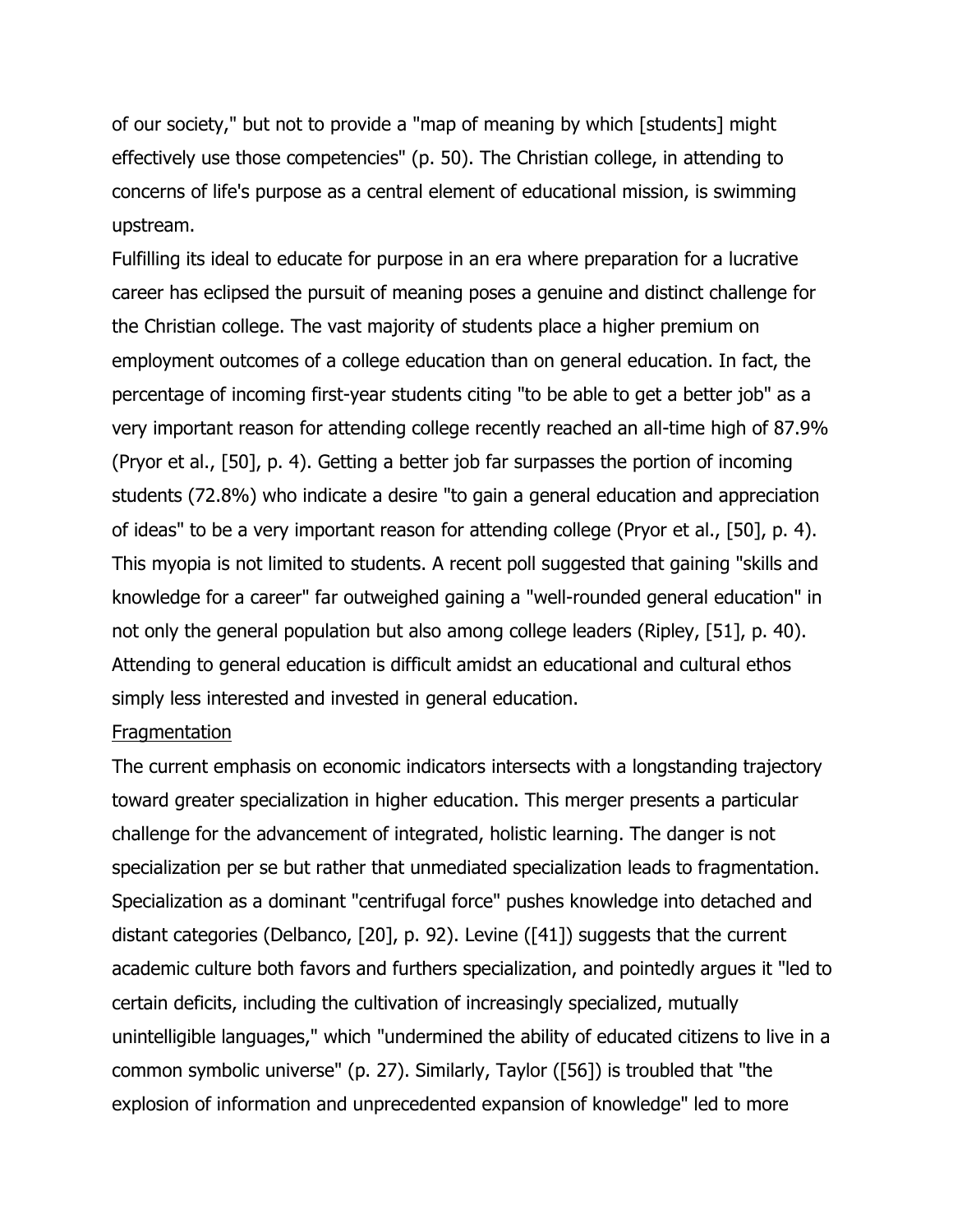specialized faculty interests and increasingly autonomous departments, dissolving the university into an "assemblage of isolated silos" (p. 139).

Fulfilling its commitment to wholeness is a genuine challenge for the Christian college in the current age. As Dockery ([22]) cautions, the "fragmentation of knowledge should alarm all committed to Christian higher education, for it strikes at the foundation of our purpose" (p. 12).

The forces of fragmentation oppose an authentic understanding of education in a Christian college striving to place learning within the "holistic nature of human commitments" (Glanzer & Ream, [26], p. 170).

#### Individual Advancement

Embedded in this economic shortsightedness as well as in the tendency toward isolated expertise is an overemphasis on the individual benefits of higher education. Extensive concern exists over the lack of attention to higher education's social benefits (Levine, [41]; Lewis, [42]; Shapiro, [55]). Bok ( $\left[\frac{4}{1}\right]$ ) suggests higher education is less interested in preparing an educated citizenry and asserts that faculties "display scant interest in preparing undergraduates to be democratic citizens" (p. 30). An overemphasis on individualist outcomes stands in opposition to the aspirations of the Christian college to influence undergraduates to see themselves as part of the body of Christ (Mannoia, [43]). The tendency to focus on individual benefits of higher education in our current social context poses a formidable struggle for general education, and a task that the Christian college must take seriously if it is to achieve its aspiration of educating for community.

Despite these very real challenges, Christian colleges and universities have a distinctive context and a strong grounding from which to address the purpose of general education. The Christian college has an acutely honed vantage point from which to address the question of "What are we educating for?" It is this perspective that must take center stage in realizing the potential of general education in Christian higher education.

Glanzer and Ream ([26]) argue that Christian universities educate in order to draw out students' understanding of their "Christian identity" and "creational identities" (p. 190).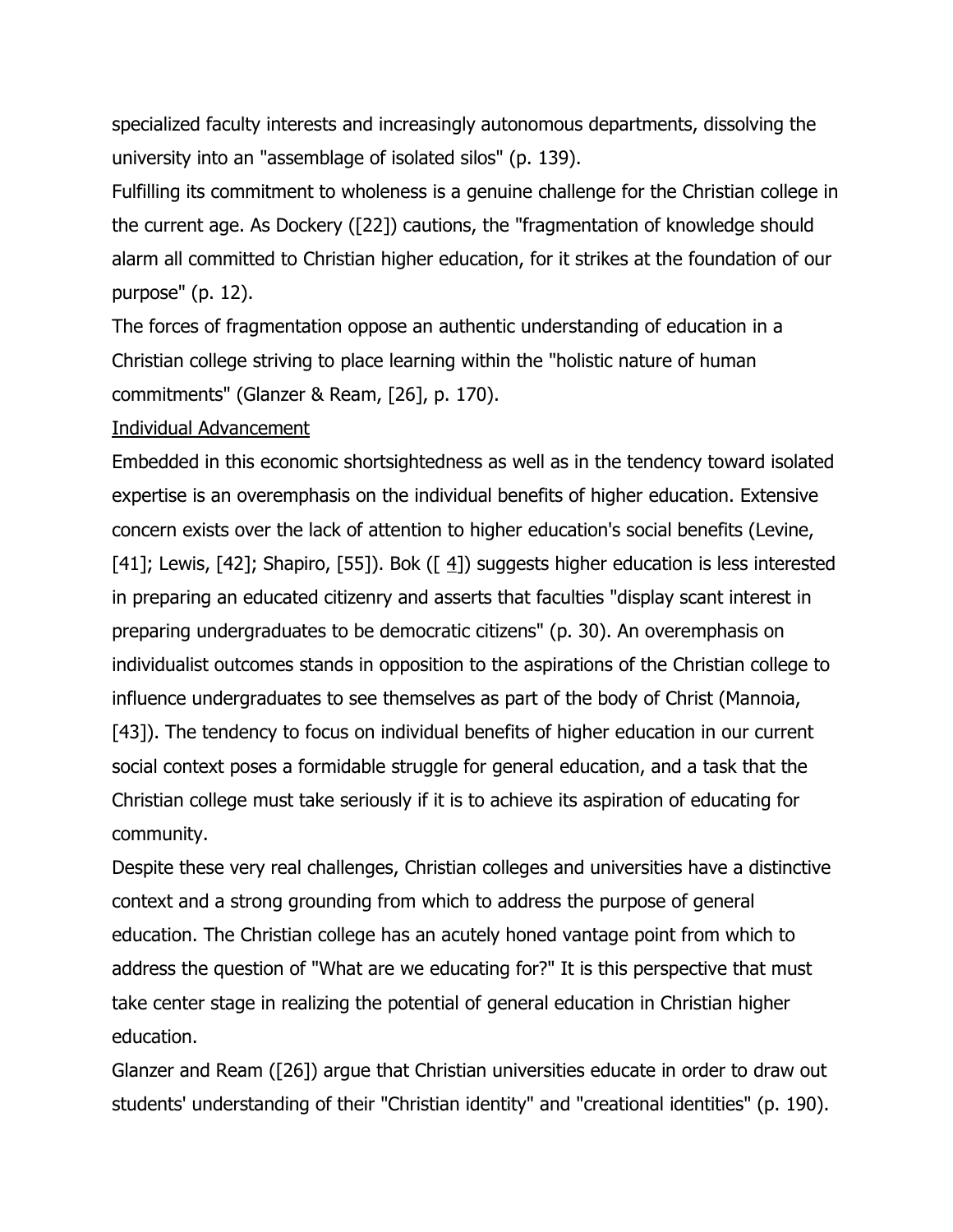This vantage point, they argue, clarifies the Christian university's aim to cultivate humanity, acknowledges the intent to "form good human beings," helps to "order and integrate the curricular and cocurricular dimensions of the university," draws upon the "identities that are common to all humans everywhere," and recognizes the university's responsibility to "help students think about their future commitments more deeply and in more complex ways" (p. 191). Glanzer and Ream's theological framework for the educational program at the Christian university exemplifies what it means to address the central question of educational purpose. If we are to have a generative conversation regarding general education in Christian colleges and universities, it will be wise to begin with Boyer's prime directive for a coherence of purpose. From there, we can consider how Boyer's values of connection, integration, and application fit with and are embodied by Christian colleges. In the next section, I argue Boyer's ideals for general education are fully consistent with the aims of the educational program in Christian colleges and universities. I also illustrate some concrete manifestations of each of Boyer's ideals in Christian colleges and universities today.

CONSIDERING BOYER'S IDEALS FOR CHRISTIAN HIGHER EDUCATION

Boyer rarely drew public attention to the particularities of his Christian faith perspective; nonetheless, much of his work clearly reflects his theology (Jacobsen, [34]). At the same time, if we are to consider the applicability of Boyer's general education ideals for the Christian college context, drawing out the Christian underpinnings of his work is appropriate. Analysis of Boyer's work on general education lends itself to four central principles on which to examine its relevance for Christian higher education: coherence of purpose, connection, integration, and application. For each of these ideals, I offer a theological rationale for why each is pertinent to Christian higher education and then illustrate how particular Christian colleges evidence that ideal in their educational program.

#### Coherence of Purpose

Boyer's fervent assertion that general education should embody "a coherence of purpose" should clearly influence Christian higher education. While a clear and distinct purpose for Christian higher education may initially seem self-evident, a coherence of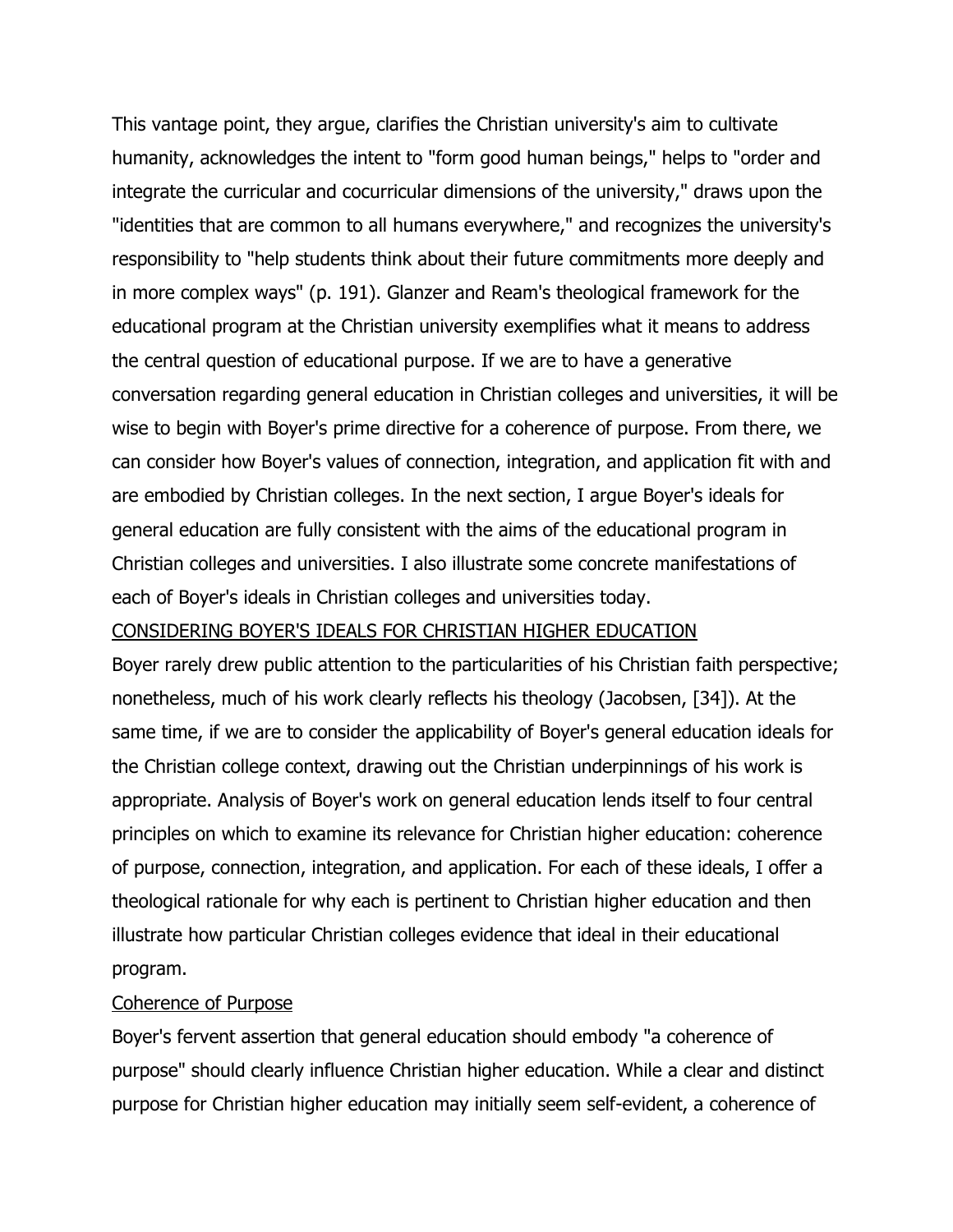purpose is as much a challenge for the Christian college as it is for any other institution. Scholars have drawn specific attention to the "disunity and disorganization of the curriculum" of the Christian college in general (Sandin, [52], p. 80) and to the "haphazard" design of general education in particular (Mannoia, [43], p. 134). As Glanzer and Ream (2009) argue, "Christian colleges and universities must structure their curricula differently so that it coheres with their particular aims" (p. 204). Christian higher education is called to a "unity of purpose" (Eaton, [24], p. 138). Moreover, general education in the Christian college is an important avenue toward this end. How, then, does the general education program at Christian universities embody a coherence of purpose? One way of doing so is by aligning the aims of general education solidly with the mission of the institution. Calvin College's statement of purpose for its core curriculum explicitly makes the case for cohesion between institutional mission and identity and the aims for general education: "the purpose of a general education program should be fitted to an institution's understanding of its particular mission as shaped by its tradition" (Calvin College, [19]). Similarly, North Park University (NPU) argues that its core curriculum finds its starting point with the "framework of North Park's identity as a Christian, liberal arts institution" ([49]). Taylor University's general education "program grows out of the purpose of the University as expressed in its Christian faith, mission statement, and academic objectives" (Taylor University, [57], p. 38). Finally, the language of Messiah College's mission statement is embedded in the statement of purpose for its general education program: "The General Education program at Messiah College encourages the development of knowledge, skills, and attitudes of intellect, character, and faith that Christians use in lives of service, leadership, and reconciliation" (Messiah College, [45], p. 88). While empirical research is required to assess the fulfillment of these aspirations, these statements on the whole reflect a philosophical alignment with Boyer's ideal for coherence of purpose in Christian colleges today.

#### **Connection**

Boyer's ideal that all students understand their shared connection as humans resonates with the Christian college mission. A creational theology affirms all of humanity is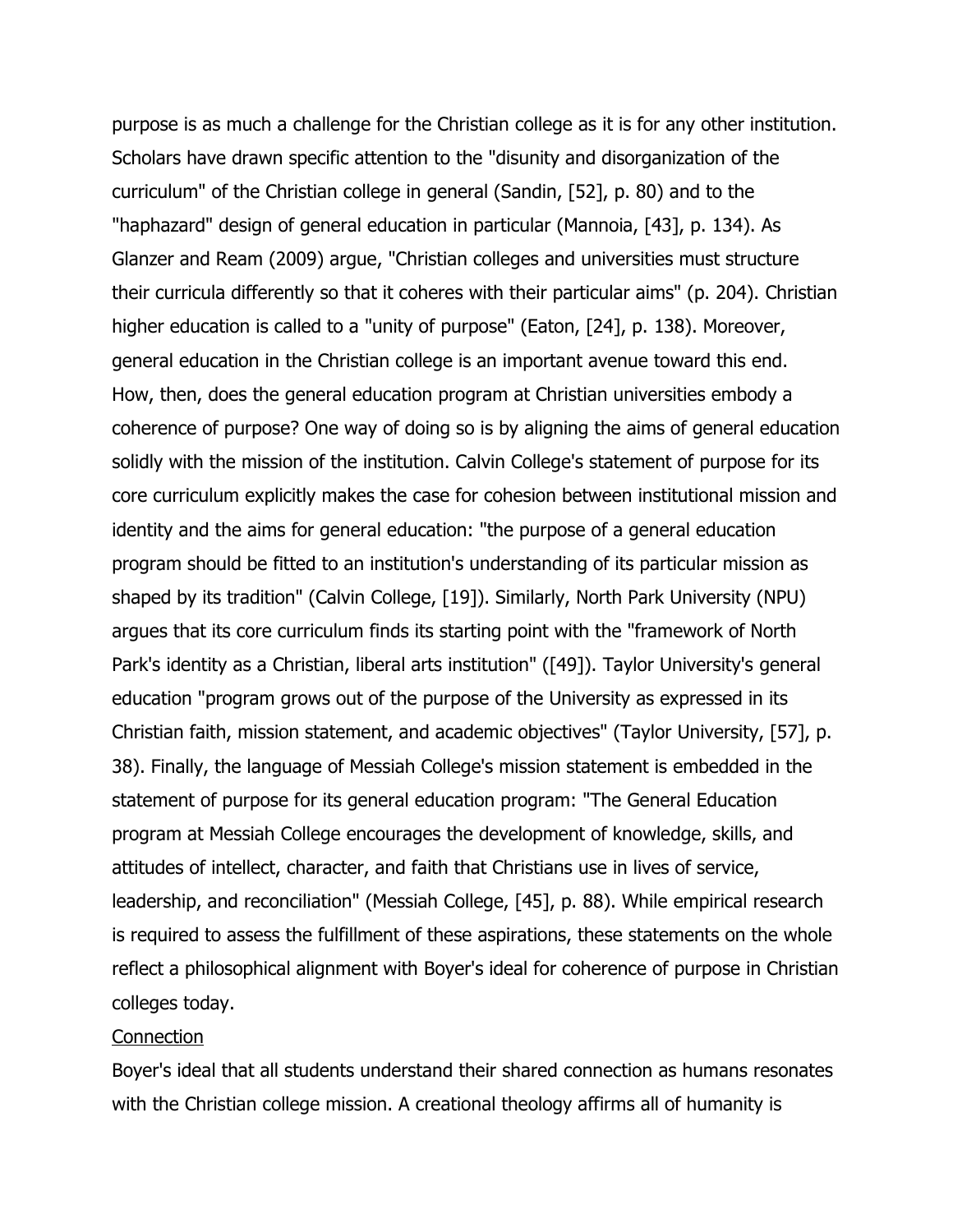created in the image of God; this reality brings us a point of commonality and connection while simultaneously affirming varied roots and traditions. It is precisely a rich understanding of the *imago dei* that undergirds and affirms both diversity and commonality. The Christian faith tradition affirms the uniqueness of each individual while, at the same time, calling us to see ourselves as interdependent beings. As was true in Boyer's time, the emphasis on human difference too often outweighs the emphasis on our connections. Christian tradition enables and requires the Christian college to bridge these two seemingly opposing ideas and to help students recognize their mutual importance.

How, then, does general education at Christian colleges enable students to comprehend their individual uniqueness as well as their interconnection with all people? One way Christian colleges seek to advance students' understanding of human interconnection is by adopting a common curriculum. At Seattle Pacific University, the common curriculum ensures "that all students, regardless of their majors, will enjoy some common educational experience" (Seattle Pacific University, [53]). In addition, Seattle Pacific encourages the campus community to advance these "common conversations" through "Chapel programs, lectures, concerts, and other community events" (Seattle Pacific University, [53]). The curricular design of a common curriculum creates space for undergraduates to discuss ideas and texts with those beyond their own disciplinary contexts and friendship groups. Moreover, the particular content of these courses can advance students' understanding of their uniqueness and shared humanity. Messiah College offers a common course in which students examine the creation narratives in Genesis in order to consider their own identities as created in the image of God, to affirm the divinely imprinted image of God on all of humanity, and to help students understand the interrelatedness of these realities.

#### **Integration**

Boyer's attentiveness to integrating knowledge should be evident in the Christian college, for Christian faith beckons linkages across areas of knowledge that are too often disconnected from each other in the academy. John Henry Newman ([48]) voiced vital Christian convictions for the academy in his *The Idea of the University*, saying, "I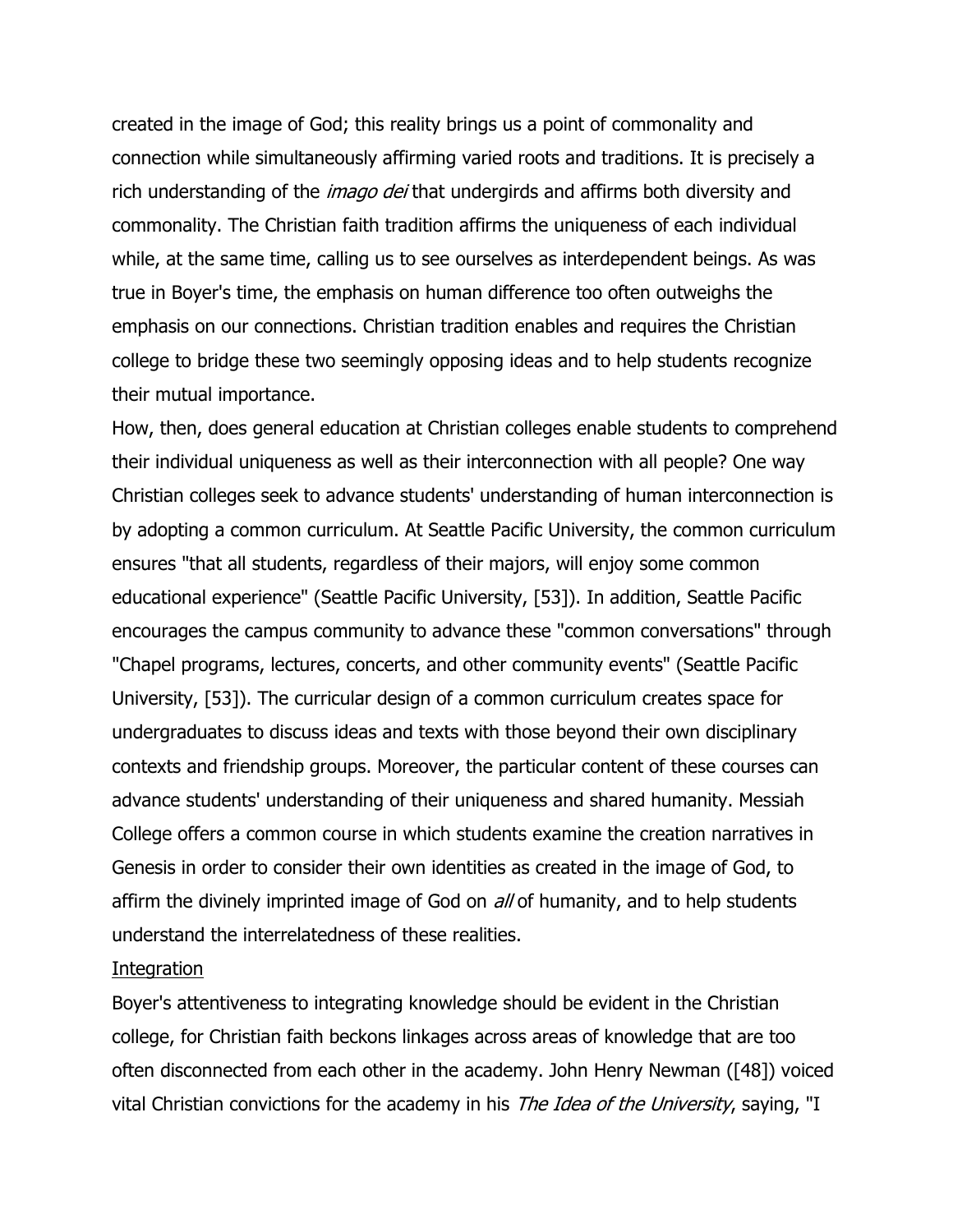lay it down that all knowledge forms one whole, because its subject matter is one; for the universe in its length and breadth is so intimately knit together, that we cannot separate off portion from portion, and operation from operation, except by a mental abstraction" and that all knowledge so greatly bears the imprint of a Creator that we cannot "truly or fully contemplate [knowledge] without in some main aspects contemplating Him" (p. 45). Similarly, Holmes ([32]) affirmed that "Christian faith enables us to see all things in relationship to God" and added that a connected view is crucial to counter the "fragmented view of life that lacks overall meaning" communicated in higher education (p. 57). The Christian college has a distinct call to integration, to overcoming the fragmentation of the academy.

How does the general education program in Christian higher education facilitate integration across disciplines and between curricular and cocurricular arenas? When Boyer's ideals for integration are implemented, general education works with rather than against specialized education (Boyer & Boyer, [16]). What this assertion means in practice is that students "move easily between general education and specialization during all years of study, carrying ideas from one to another" (Boyer & Boyer, [16], p. 68). To achieve these ends, the Christian university must be intentional in its curricular design.

Many Christian colleges pattern a general education curriculum as a narrative thread throughout the curriculum, creating space for enriching the major by broadening student's perspectives on life and faith alongside the development of expertise. Seattle Pacific University's aforementioned common curriculum spans the students' four years. Similarly, Gordon College offers a core curriculum that includes several common courses, which are "required of all students" and "explore topics and cultivate skills that are valuable in the development of a Christian perspective on life and learning" (Gordon College, [28], p. 63). The general education program at North Park University is also interdisciplinary and multiyear, intentionally integrating first year and senior level coursework in order to serve both students who complete all their coursework at NPU as well as students who transfer in previous coursework (D. Parkyn, personal communication, May 3, 2013). In each of these cases, the design of the curriculum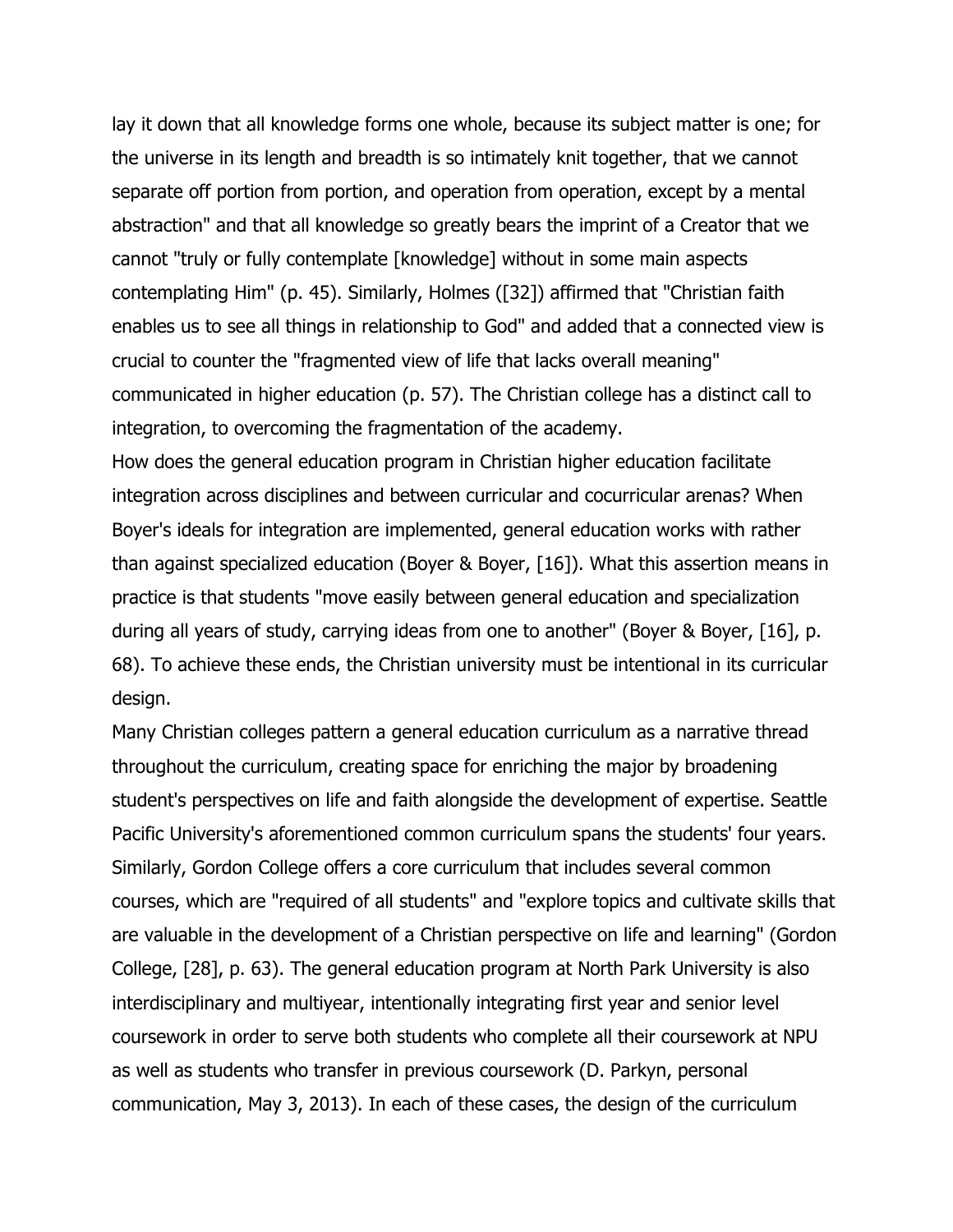requires students to take general education courses alongside their major courses across the educational experience. These efforts create the conditions in which integration of knowledge can be realized.

Another way integration is fostered at Christian colleges is through bridging the curricular and cocurricular arenas. As Glanzer ([25]) argues, "a college attempting to promote Christian humanism should set forth a coherent human vision that applies to and integrates both the curricular and the cocurricular realms" (p. 395). This conviction is often potentiated and realized through the residential nature of many Christian colleges, where learning is intentionally bridged with living in a variety of ways. For example, students are sometimes assigned to residences in order to ensure that their neighbors are engaging in the same coursework at the same time. Bridging the curricular and cocurricular is not limited to those campuses that are residential. Another way integration is fostered is by attentiveness to the ethos of the institution, to shaping a campus community through shared conversations around consequential issues. North Park University, for example, augments its general education curriculum with campuswide experiences. The university offers a Campus Theme Lecture Series, which purposes to enhance student learning and help them "engage with the full campus community around life's compelling questions" ([49]). These initiatives enable general education objectives to extend beyond the curriculum, permeating the campus as a whole.

#### Application

Human interconnectedness and an integrated perspective of knowledge undergird Boyer's ideal that a commitment to service be an explicit element of general education. Boyer's emphatic commitment that learning should be applied to consequential issues in the world fits squarely with the mission of Christian higher education. The application of learning, as articulated by Boyer, reflects a commitment to Christian discipleship as the full "unity of knowing and doing" (Neufeld Harder, [47], p. 194). It is, in fact, the merging of academic content with service experiences that ensures our aspirations not be confined to efforts "merely to comfort those in pain but to change the world so there will be less pain to experience" (Jacobsen & Jacobsen, [35], p. 92). Authentic Christian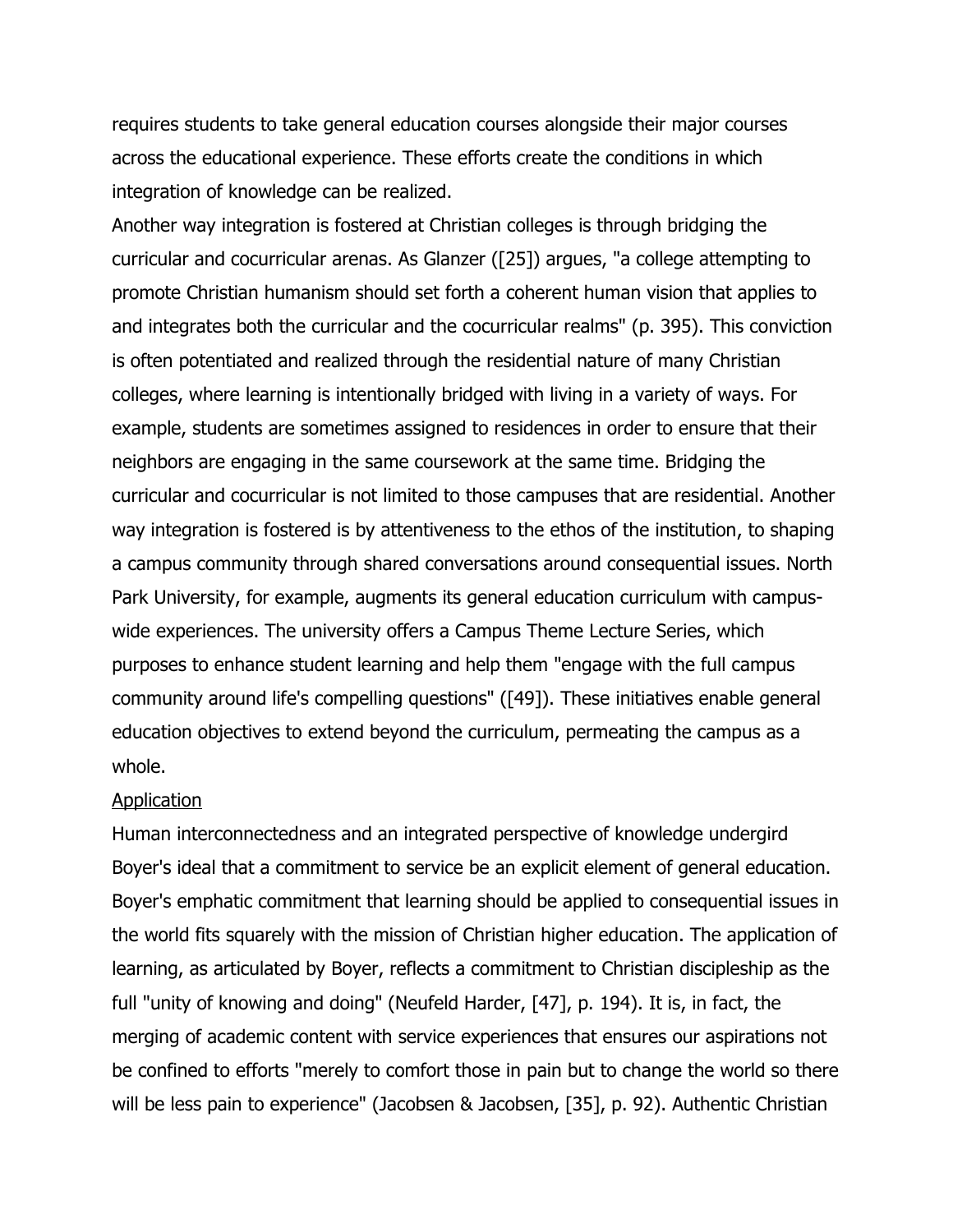service is fully realized by actively addressing areas of need in order that our world ever more faithfully aligns with God's vision.

Eaton ([24]) argues the "clear and critical direction for the future of the Christian university" is a commitment to engaging the culture in order to change the world (p. 127). Eaton pushes against the notion of the "ivory tower model" of higher education, which suggests students must withdraw from the world in order to pursue their studies. Rather, Eaton's argument echoes Boyer's reminder that higher education serves within and ultimately transforms society. Christian higher education finds its fullest expression in shaping values and commitments for making a difference in the world. Indeed, education in the Christian context advances the ideal that "God's passion for justice must become ours" (Wright, [58], p. 13).

How does the general education curriculum at Christian colleges and universities invite students to apply their learning to challenges in the real world? One way is by making explicit that values rooted in Christian faith should be evident in human conduct. Ethics instruction, for example, embodies the ideal of application; research demonstrates that ethics instruction remains a central element of the Christian college curriculum (Glanzer, Ream, Villarreal, & Davis, [27]). In addition, educational initiatives requiring students to utilize their academic knowledge in service to real-world problems embody this principle in many Christian colleges. For example, the Collaboratory for Strategic Partnerships and Applied Research Development at Messiah College inspires students to draw upon and apply the learning in their academic disciplines to address challenges facing local and global communities. In recent years, Collaboratory initiatives have developed and implemented a number of solutions to real world challenges, including the design of assistive technologies to increase the mobility of persons with physical disabilities and the design and implementation of ozone-based water purification systems for schools and communities in rural Honduras ([46]).

As I conclude, it is important to emphasize that I am not recommending that Christian colleges and universities turn to Boyer's work as *the* model for general education. Such a recommendation would counter Boyer's own argument that the vision laid out be considered a potential framework. However, having argued that Boyer's ideals are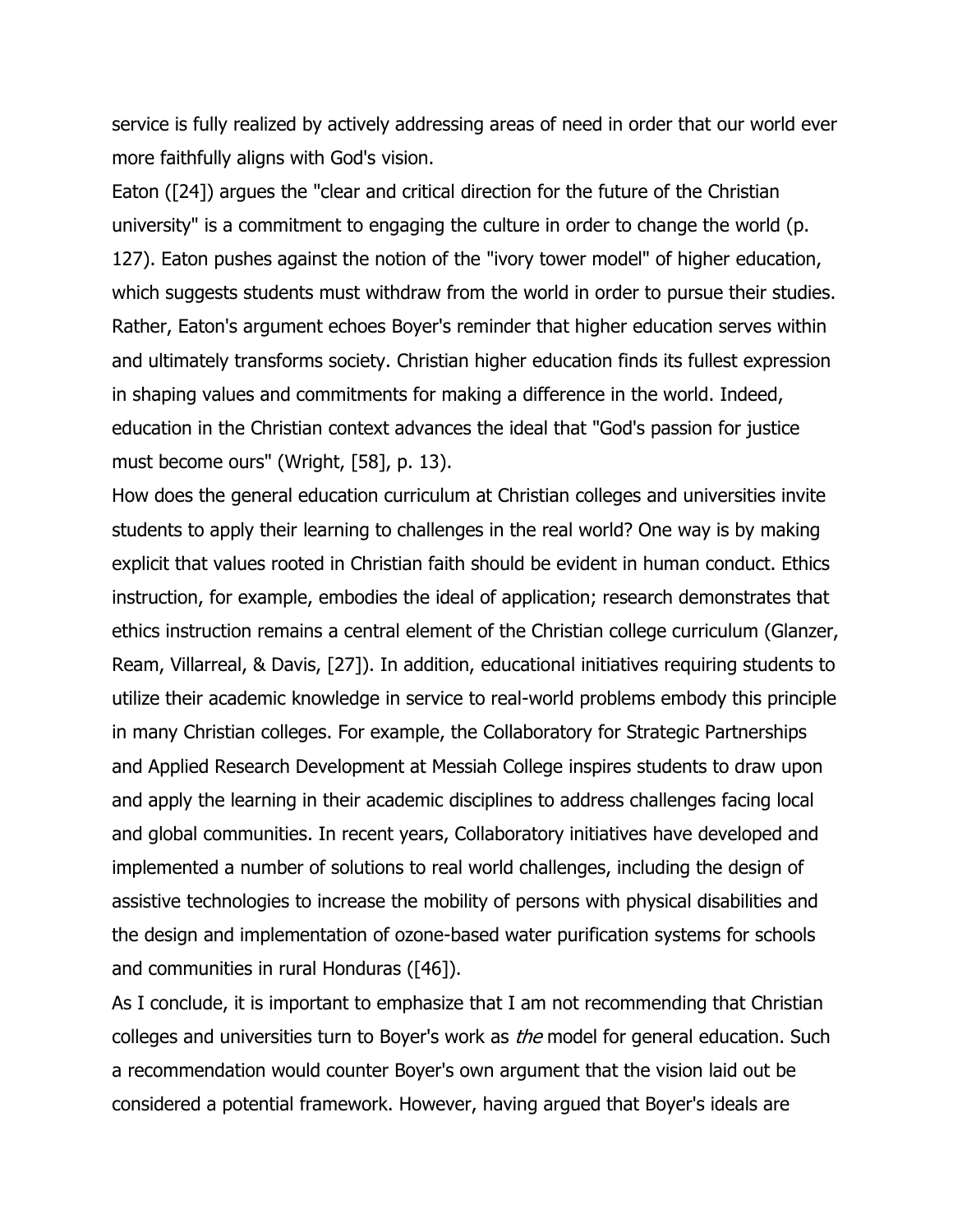consistent with the theological commitments inspiring Christian higher education, value exists in considering Boyer's ideals as we think through the vital role of the general education program in Christian colleges and universities.

Ultimately, Christian higher education advances an interpretive community in which sense-making is grounded in God's larger redemptive narrative. This aspiration is consistent with Eaton's (2011) contention that the "Christian university stands the best chance in our time to articulate and model a vision of human flourishing that will make the world a better place for all of God's children" (p. 17). If Eaton is accurate, then perhaps the Christian university is not simply one of many contexts for considering Boyer's ideals. In actuality, it has the best chance for implementing his ideal that higher education serve to make the world a better place.

#### REFERENCES

1 American Council of Trustees and Alumni. 2010. What will they learn?Retrieved from https://www.goacta.org/publications/downloads/WWTLReport2011–2012LR.pdf 2 Arum, R. and Roksa, J.2011. Academically adrift: Limited learning on college campuses., Chicago, IL: University of Chicago Press.

3 Bloom, A.1987. The closing of the American mind: How higher education has failed democracy and impoverished the souls of today's students, New York, NY: Simon & Schuster.

4 Bok, D.2006. Our underachieving colleges: A candid look at how much students learn and why they should be learning more, Princeton, NJ: Princeton University Press.

5 Boyer, E.L.1977. The core of learning.[Text of speech presented at the 32nd National Conference on Higher Education; Chicago, IL, March 21, 1977]. Catalog No: 1000 0001 6511. The Ernest L. Boyer, Sr., Archives Collection, The Ernest L. Boyer Center, Messiah College, Mechanicsburg, PA

6 Boyer, E.L.1979. The common core: A search for values.[Text of speech presented at the Colloquium on the Teaching of Ethics and Values, New York University, NY, October 30, 1979]. Catalog No: 1000 0001 6609. The Ernest L. Boyer, Sr., Archives Collection, The Ernest L. Boyer Center, Messiah College, Mechanicsburg, PA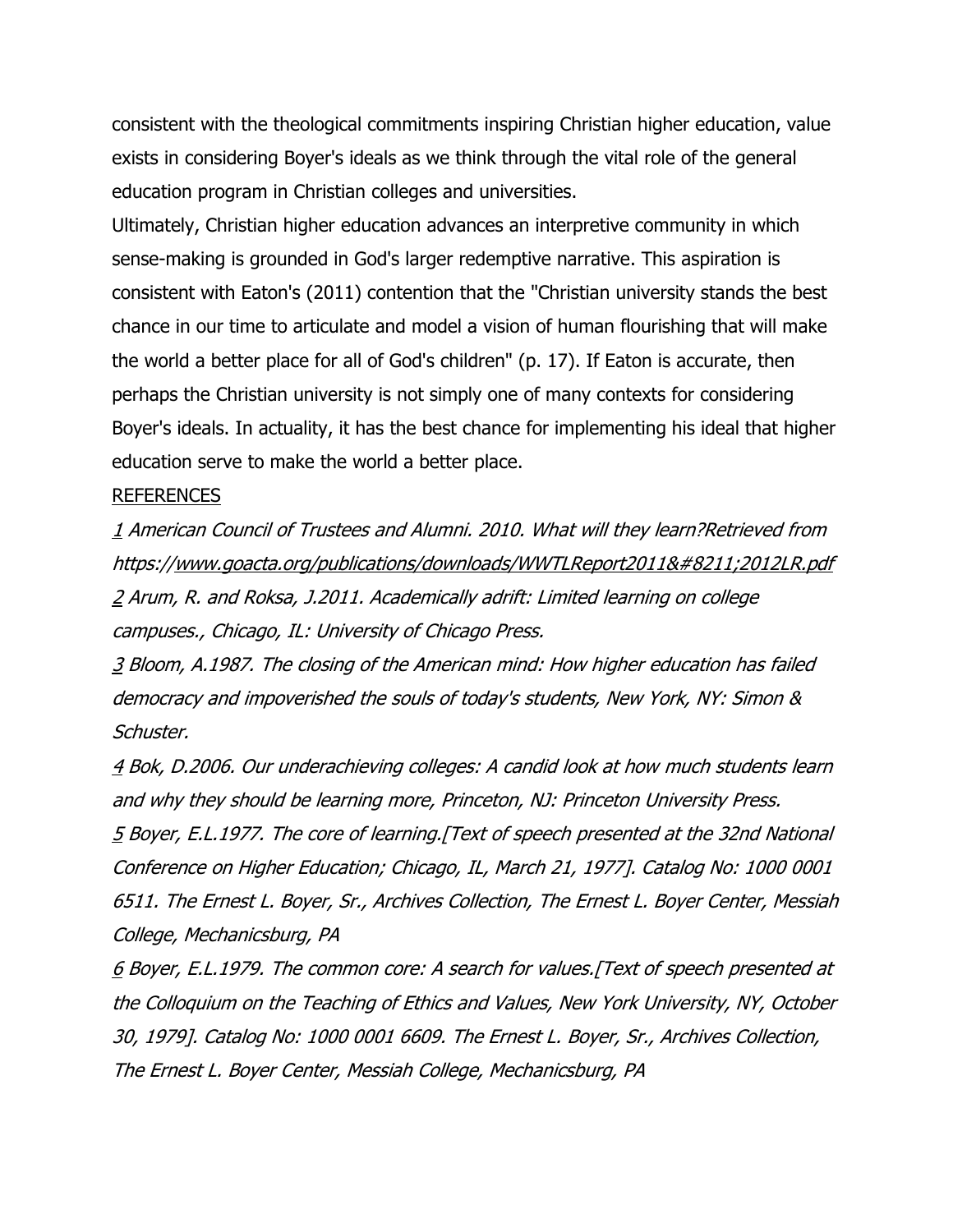7 Boyer, E.L.1980. The core curriculum: A critique of uncriticized assumptions.[Text of paper presented at the Danforth Regional Conference, February 7, 1980]. Catalog No: 1000 0000 1268. The Ernest L. Boyer, Sr., Archives Collection, The Ernest L. Boyer Center, Messiah College, Mechanicsburg, PA

8 Boyer, E.L.1981a. Preface. In Common learning: A Carnegie Colloquium on General Education, ix–x. Washington, DC: Carnegie Foundation for the Advancement of Teaching.

9 Boyer, E.L.1981b. "The quest for common learning". In Common Learning: A Carnegie Colloquium on General Education, 3–21. Washington, DC: Carnegie Foundation for the Advancement of Teaching.

Boyer, E.L.1981c. A quest for common learning.[Paper presented at the annual meeting of the Pennsylvania Associa- tion of Colleges and Universities, Hershey, PA, September 20, 1981]. Catalog No: 1000 0000 0804. The Ernest L. Boyer, Sr., Archives Collection, The Ernest L. Boyer Center, Messiah College, Mechanicsburg, PA

- Boyer, E.L.1982a. Thoughts on common learning at Cornell.[Text of a speech prepared for a keynote address at Cornell University on January 23, 1982]. Catalog No: 1000 0000 1014. The Ernest L. Boyer, Sr., Archives Collection, The Ernest L. Boyer Center, Messiah College, Mechanicsburg, PA
- Boyer, E.L.1982b. Thoughts on common learning.[Text of speech prepared for Faculty Development Day at the University of Dayton, February 12, 1982]. Catalog No: 1000 0000 1045. The Ernest L. Boyer, Sr., Archives Collection, The Ernest L. Boyer Center, Messiah College, Mechanicsburg, PA
- Boyer, E.L.1987a. College: The undergraduate experience in America., Princeton, NJ: Carnegie Foundation for the Advancement of Teaching.
- Boyer, E.L.1987b. College: Making the connections.[Text of speech delivered at Brigham Young University Forum Assembly, March 2–4, 1987]. Catalog No: 1000 0000 6748. The Ernest L. Boyer, Sr., Archives Collection, The Ernest L. Boyer Center, Messiah College, Mechanicsburg, PA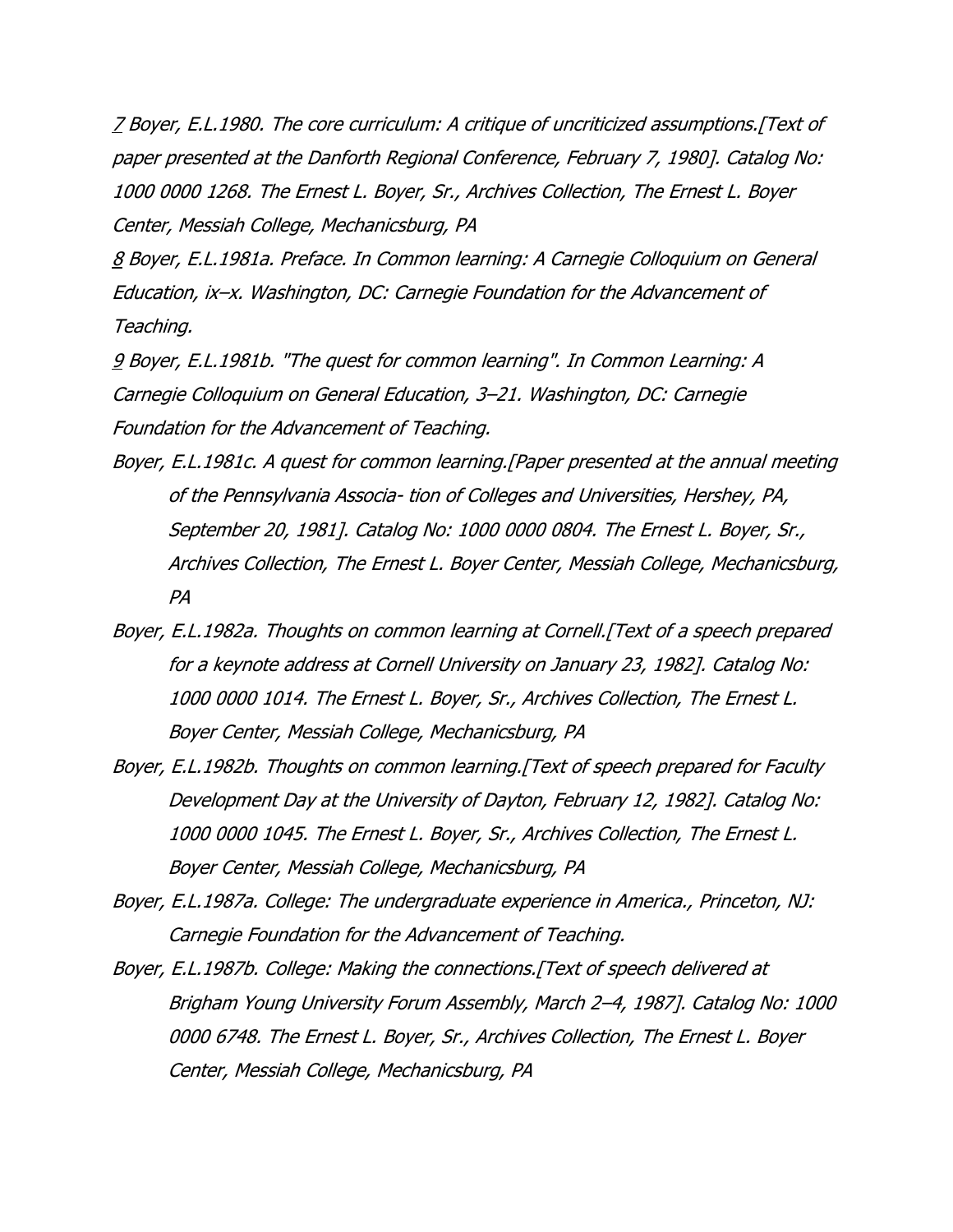- Boyer, E.L.1988. General education: The integrated core.[Text of speech delivered as Academic Convocation Address of the University of San Francisco, April 11, 1988]. Catalog No: 1000 0000 9298. The Ernest L. Boyer, Sr., Archives Collection, The Ernest L. Boyer Center, Messiah College, Mechanicsburg, PA
- Boyer, E.L. and Boyer, P.1996. Smart parents guide to college., Princeton, NJ: Peterson's.
- Boyer, E.L. and Kaplan, M.1977. Educating for survival, New Rochelle, NY: Change Magazine Press.
- Boyer, E.L. and Levine, A.1981. A quest for common learning: The aims of general education., Princeton, NJ: Carnegie Foundation for the Advancement of Teaching.
- Calvin College. 2006. "A statement of purpose for the core curriculum of Calvin College". In An engagement with God's world: The core curriculum of Calvin College.Retrieved from

http://www.calvin.edu/admin/provost/core/chap%5f1.html

- Delbanco, A.2012. College: What it was, is, and should be., Princeton, NJ: Princeton University Press.
- DeMillo, R.A.2011. Abelard to Apple: The fate of American colleges and universities, Cambridge, MA: MIT Press.
- Dockery, D.1999. "The Great Commandment as a paradigm for Christian higher education". In The future of Christian higher education, Edited by: Dockery, D. and Gushee, D.P.7–16. Nashville, TN: Broadman & Holman.
- Donoghue, F.2008. The last professors: The corporate university and the fate of the humanities., New York, NY: Fordham University Press.
- Eaton, P.W.2011. Engaging the culture, changing the world: The Christian university in a post-Christian world., Downers Grove, IL: IVP Academic.
- Glanzer, P.L.2010. Moving Beyond Value or Virtue Added: Transforming Colleges and Universities for Redemptive Moral Development. Christian Scholar's Review, 39(4): 379–400.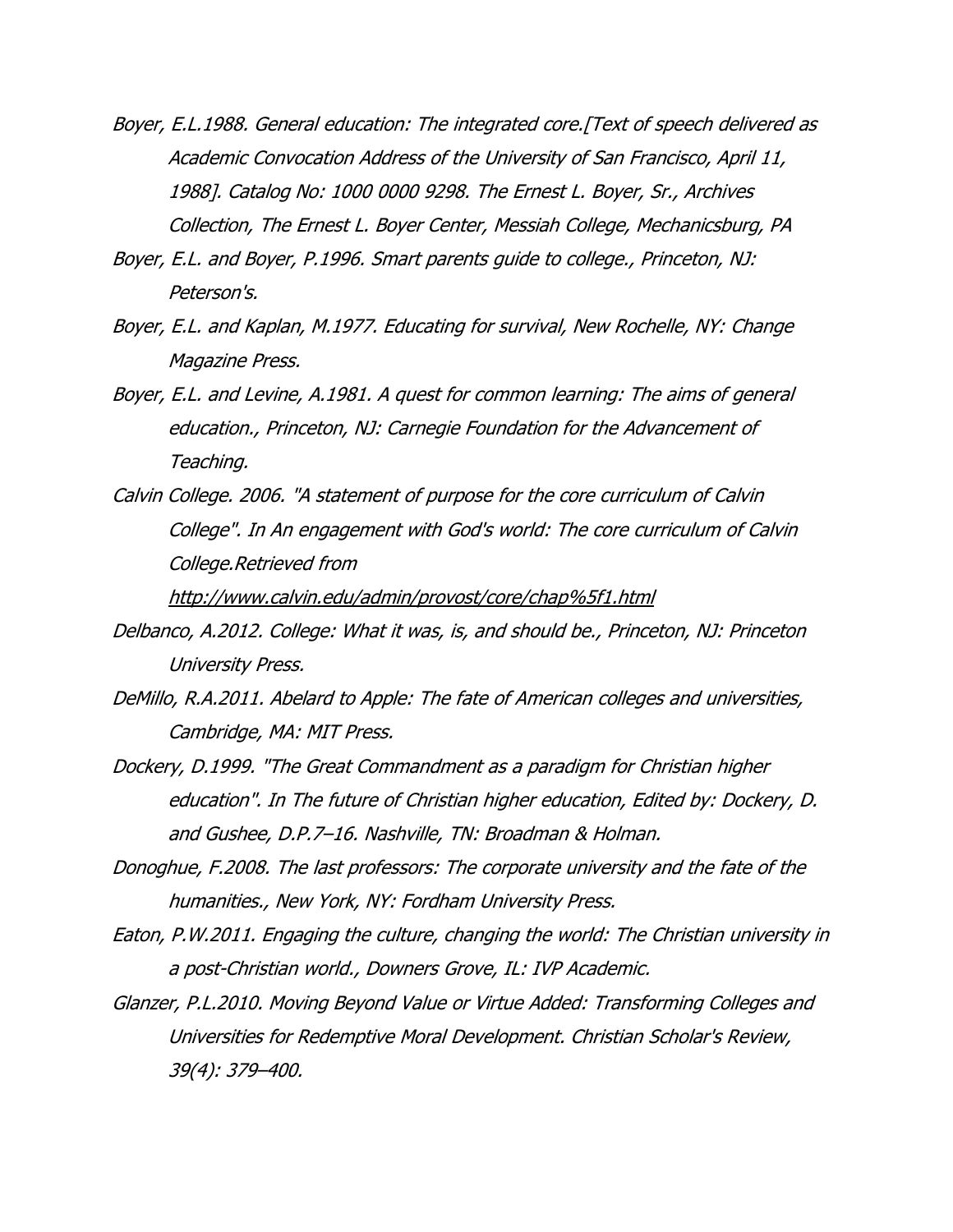- Glanzer, P.L. and Ream, T.C.2009. Christianity and moral identity in higher education, New York, NY: Palgrave Macmillan.
- Glanzer, P.L., Ream, T. C., Villarreal, P. and Davis, E.2004. The teaching of ethics in Christian higher education: An examination of general education requirements. Journal of General Education, 53(3/4): 184–200.
- Gordon College. 2012. Undergraduate academic catalog 2012–13.Retrieved from http://www.gordon.edu/download/pages/Gordon%20Academic%20Catalog%202 012.pdf
- Hacker, A. and Dreifus, C.2010. Higher education? How colleges are wasting our money and failing our kids—and what we can do about it., New York, NY: Henry Holt.
- Hall, J.W. and Kevles, B.L.1982. "The social imperatives for curricular change in higher education.". In In opposition to the core curriculum: Alternative models for undergraduate education, Edited by: Hall, J.W. and Kevles, B.L.13–38. Westport, CT: Greenwood Press.
- Harvard University, Committee on the Objectives of a General Education in a Free Society. 1945. General education in a free society: Report of the Harvard committee, Cambridge, MA: Harvard University Press.
- Holmes, A.1975. The idea of a Christian college (rev. ed.), Grand Rapids, MI: Eerdmans.
- Hutchins, R.M.1936. The higher learning in America., New Haven, CT: Yale University Press.
- Jacobsen, D.2000. Theology as public performance: Reflections on the Christian convictions of Ernest L. Boyer.Presidential Scholars Lecture. Messiah College, Grantham, PA
- Jacobsen, D. and Jacobsen, R.H.2004. Scholarship and Christian faith: Enlarging the conversation, New York, NY: Oxford University Press.
- Kaplan, M.2012, April. Educating for the common good: Perspectives on higher education for the 21st century.Keynote address at the Ernest L. Boyer Center Symposium, Messiah College, Grantham, PA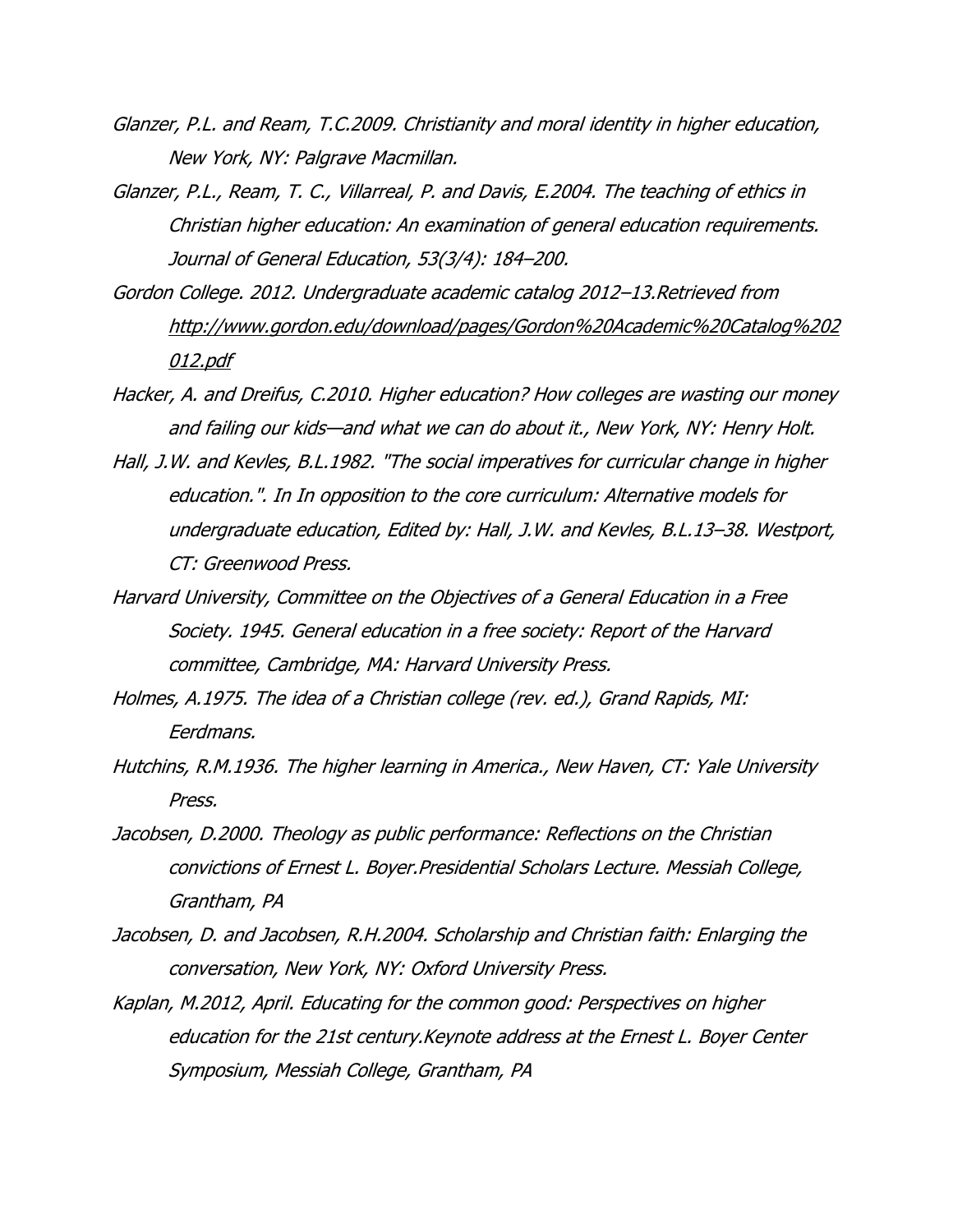- Keeling, R.P. and Hersh, R.H.2012. We're losing our minds: Rethinking American higher education, New York, NY: Palgrave Macmillan.
- Keller, G.2008. Higher education and the new society, Baltimore, MD: Johns Hopkins University Press.
- Kronman, A.T.2007. Education's end: Why our colleges and universities have given up on the meaning of life, New Haven, CT: Yale University Press.
- Levine, A.1978. Handbook on undergraduate curriculum: A report for the Carnegie Council on Policy Studies in Higher Education., San Francisco, CA: Jossey-Bass.
- Levine, D.N.2006. Powers of the mind: The reinvention of liberal learning in America, Chicago, IL: University of Chicago Press.
- Lewis, H.R.2006. Excellence without a soul: How a great university forgot education., New York, NY: Public Affairs.
- Mannoia, V.J.2000. Christian liberal arts: An education that goes beyond., Lanham, MD: Rowman & Littlefield.
- Menand, L.2010. The marketplace of ideas: Reform and resistance in the American university., New York, NY: Norton.
- Messiah College. 2012. 2012–13 undergraduate catalog, Mechanicsburg, PA: Messiah College.
- Messiah College. n.d.. Collaboratory: Our workRetrieved from http://www.messiah.edu/collaboratory/our%5fwork/index.html
- Neufeld Harder, L.2002. "Naming myself a theological scholar in the Anabaptist tradition". In Minding the church: Scholarship in the Anabaptist tradition, Edited by: Weaver-Zercher, D.193–207. Telford, PA: Pandora Press.
- Newman, J.H.1996. The idea of the university., New Haven, CT: Yale Press. (Original work published 1899).
- North Park University. n.d.. Core curriculumRetrieved from http://www.northpark.edu/generaleducation
- Pryor, J.H., Eagan, K., Palucki Blake, L., Hurtado, S., Berdan, J. and Case, M.H.2012. The American freshman: National norms fall 2012., Los Angeles: Higher Education Research Institute, UCLA. Retrieved from